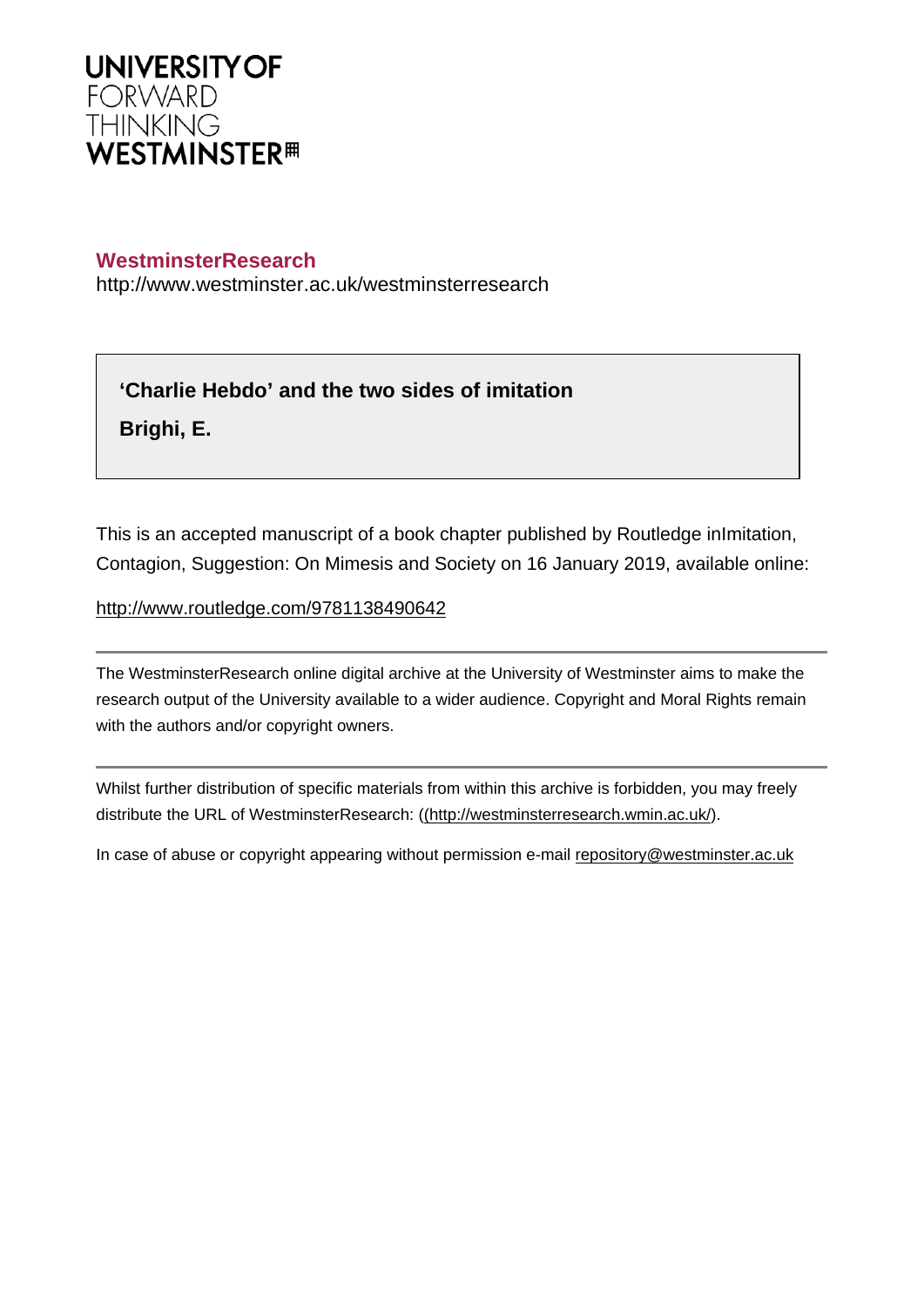#### **'Charlie Hebdo' and the two sides of imitation**

*Elisabetta Brighi*

**Abstract [not to be included in the printed version]**: In a 2009 paper, one of the neuroscientists instrumental to the discovery of 'mirror neurons', Vittorio Gallese, argued that there are always 'two sides' to mimesis – in and of itself mimesis is 'neither good nor bad', argued Gallese, as it can be declined in terms of both conflictual or social behavior. While the great majority of work on imitation, contagion and suggestion (ICS) have emphasized imitation as either a vector of the social or as the building block of our social ontology, René Girard's mimetic theory stands out as perhaps the approach most preoccupied with the ill effects of mimesis. Why is this so? Is Girard's position an excessively one-sided and negative take on imitation? Drawing on the example of the 2015 'Charlie Hebdo' terror attacks, in this chapter I argue, firstly, that imitation was central to both the violence perpetrated by attackers and the political and affective order that emerged around of the attacks. Thus, there is a fundamental ambivalence about the social and political workings of imitation. Secondly, I argue that behind Girard's negative view of imitation lies an unacknowledged concern about the power of suggestion, and in particular *affective suggestion*. In fact, behind Girard's growing concern about today's escalating mimetic crisis there is a specific concern about the global and mimetic escalation of affects.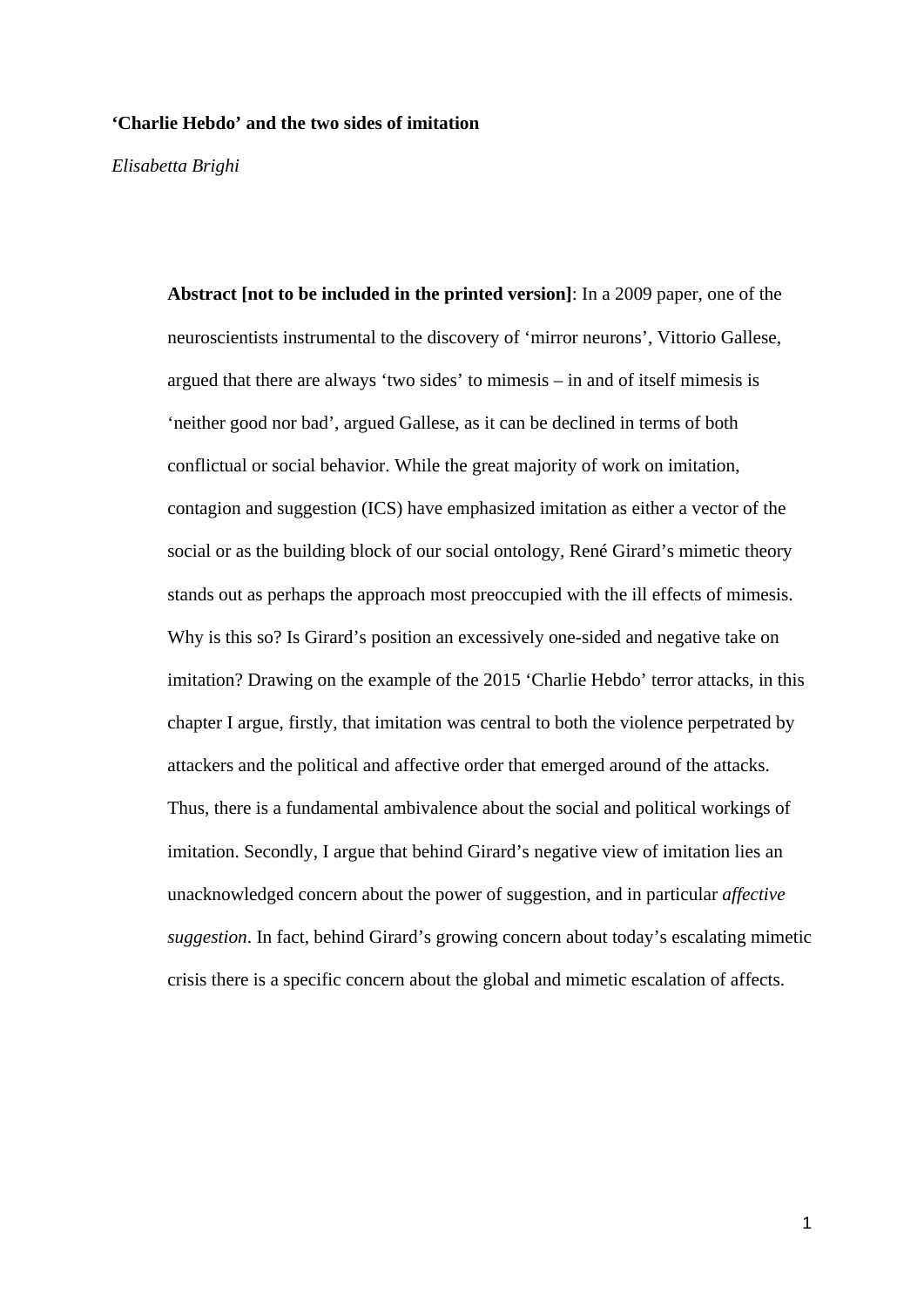One of the neuroscientists instrumental to the discovery of 'mirror neurons' in the early 1990s commented a few years ago that there are always 'two sides to mimesis'. In his 2009 paper 'The Two Sides of Mimesis: Girard's Mimetic Theory, Embodied Simulation and Social Identification', Vittorio Gallese argued that imitation is one of the most basic yet important functional mechanism of human beings. The fact that from birth we are wired to imitate means that through life we experience a radical openness to the Other which, amongst other things, constitutes the basis for the development of our *subjectivity as intersubjectivity*. In and of itself mimesis is 'neither good nor bad', argued Gallese – it is simply a core quality of the human and social condition:

Our constitutive openness to others, of which mimesis is one of the main expressions, can be declined both in terms of conflictual or social behaviour. It has the potential to lead not only to mimetic violence but also to the most creative aspects of human cognition', particularly processes of 'social identification, henceforth to sociality. (Gallese, 2009: 38, 21)

Imitation provides the scaffolding upon which the whole edifice of consciousness, society and politics are built – domains shot through with power, conflict, as well as cooperation and peace.

One of the most significant theoretical perspectives of the last half century to have foregrounded the centrality of imitation in the functioning of societies and cultures is René Girard's mimetic theory. A maverick intellectual, elected in 2005 as one of *les immortels* of the *Academie Fran*□*aise* after decades of relative side-lining, Girard single-handedly fashioned a synthesis of anthropological, cultural and linguistic insights into a theory whose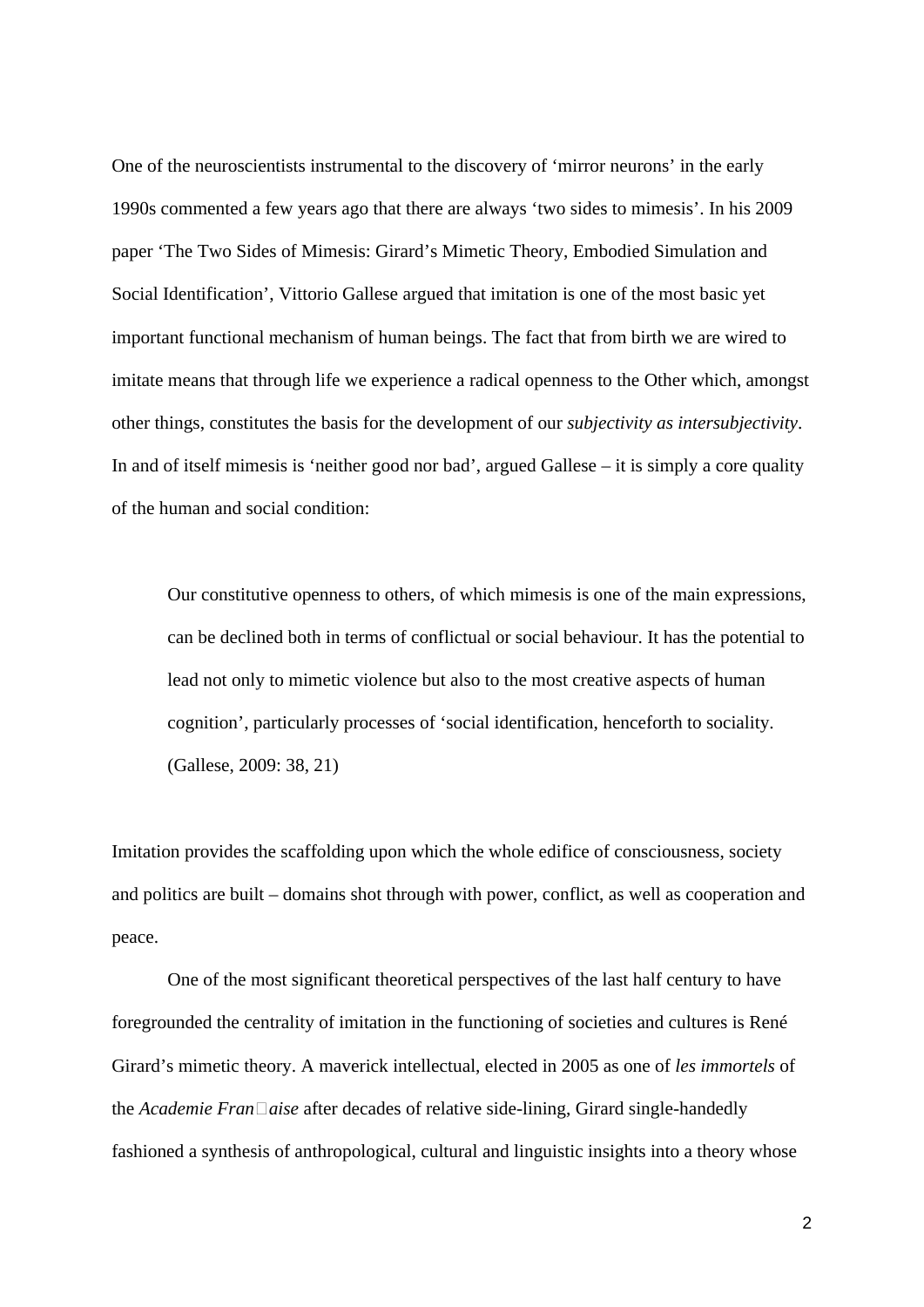main axiom concerns mimesis, and in particular the nature and workings of *mimetic desire*. The human ability to imitate, and to imitate especially the desire of Others, constitutes the fundamental structure of human existence, according to Girard. However, rather than as a neutral observation, Girard offered this insight as a warning. In fact, Girard's entire *œuvre* is arguably preoccupied with showing the ill effects of imitation and illustrate the range of 'coping mechanisms' that humans and societies developed to contain them. All conflict, according to Girard, originates in imitation because the nature of mimetic desire is always rivalrous and potentially violent.

Although sympathetic to mimetic theory, Gallese opened his paper with a cautionary remark: 'one could in principle object against such apparently negative and one-sided view of mankind, in general, and of mimesis, in particular' (2009: 21). The aim of this chapter is to take this remark and this objection seriously. The great majority of work on imitation, contagion and suggestion (ICS) have after all emphasized imitation as either a vector of the social or as the building block of our social ontology (Borch, 2018). The 'ill effects' with which these approaches have been preoccupied have typically related to the irrational behavior of the masses, the suggestible nature of the human psyche, or the speed and intensity of the contagious circulation of social mores, economic trends and human affects (Borch, 2012). Mimetic theory stands out as perhaps the only approach that has significantly raised the stakes, in that it has elevated imitation to the status not of 'vector of sociality', but rather of ultimate cause for the breakdown of such sociality. Why is this so?

In order to answer this question, the chapter will proceed in three stages. In the first section, I will briefly review the main themes of mimetic theory and the way in which they place imitation at the center of its conceptual palimpsest. The second section will also situate mimetic theory in the broader literature on ICS and argue that mimetic theory suffers from a curious selective amnesia – for an approach so interested in the question of origins and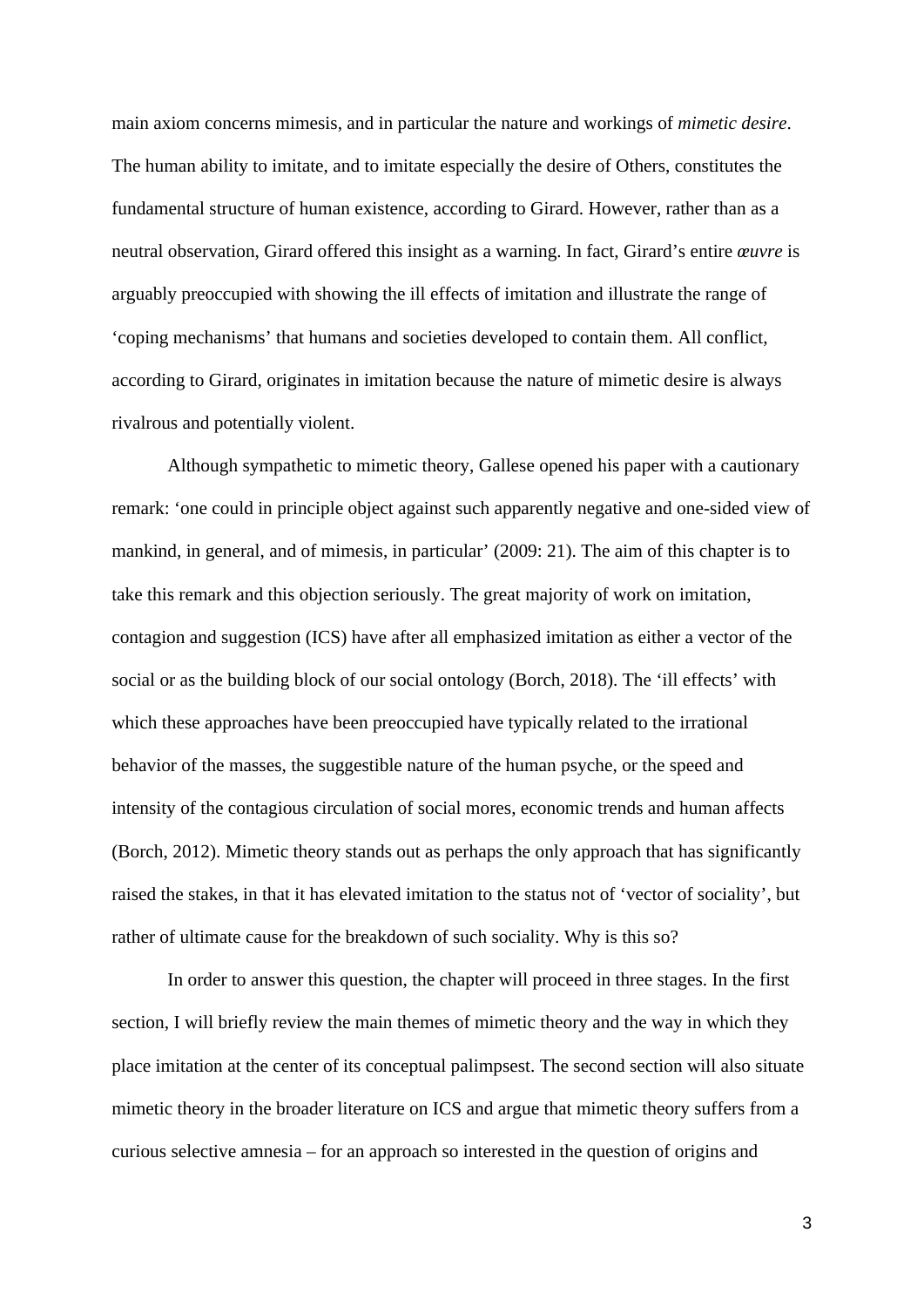historical development, mimetic theory has dismissed its links to nineteenth-century thinkers such as Gabriel Tarde, despite its fascination with *fin de siècle* philosophers, and preferred to build bridges with pre-modern approaches to imitation, arguably in an effort to foreground the link between imitation and violence. In the third section, the chapter will return to Gallese's remarks about the double-sided nature of imitation and will attempt to throw light on the social and conflictual potential of imitation by turning to a highly imitative political phenomenon, namely terrorism, and in particular to 2015 'Charlie Hebdo' terror attacks. My argument is that the attacks demonstrate, firstly, that imitation was central to *both* the violence perpetrated by attackers *and* the political and affective order that emerged around of the attacks. However, secondly, I argue that each of these sides of the 'Charlie Hebdo' affair contains a further set of mirrors – terrorist violence can be also thought of as a social activity driven by imitation, just as political order can be revealed to contain violent and rivalrous strains deriving from imitation. Mimesis therefore is two-sided not only in the sense that it can lead to social or conflictual behavior, but in the sense that traces of each are always contained in their opposite. The chapter will conclude with an assessment of the future of democracy and political order in our hyper-mimetic age, characterized by the contagious spread of affect and the ever increasing dominance of mimetic forms of communication.

## **The mimesis of desire: Réne Girard on violence**

After a rather peripatetic academic career and a self-imposed exile form France, in the 1960s Girard started to assemble the conceptual building blocks that would, over the span of two decades, coalesce around an innovative approach to imitation, i.e., mimetic theory (Girard, 1996: 1–6). Despite his heterodox position with respect to the intellectual fashions of the day, Girard's mimetic theory was in fact the result of the peculiar convergence of a number of influences: from Girard's interest in Jacques Derrida's use of the concept of *pharmakon*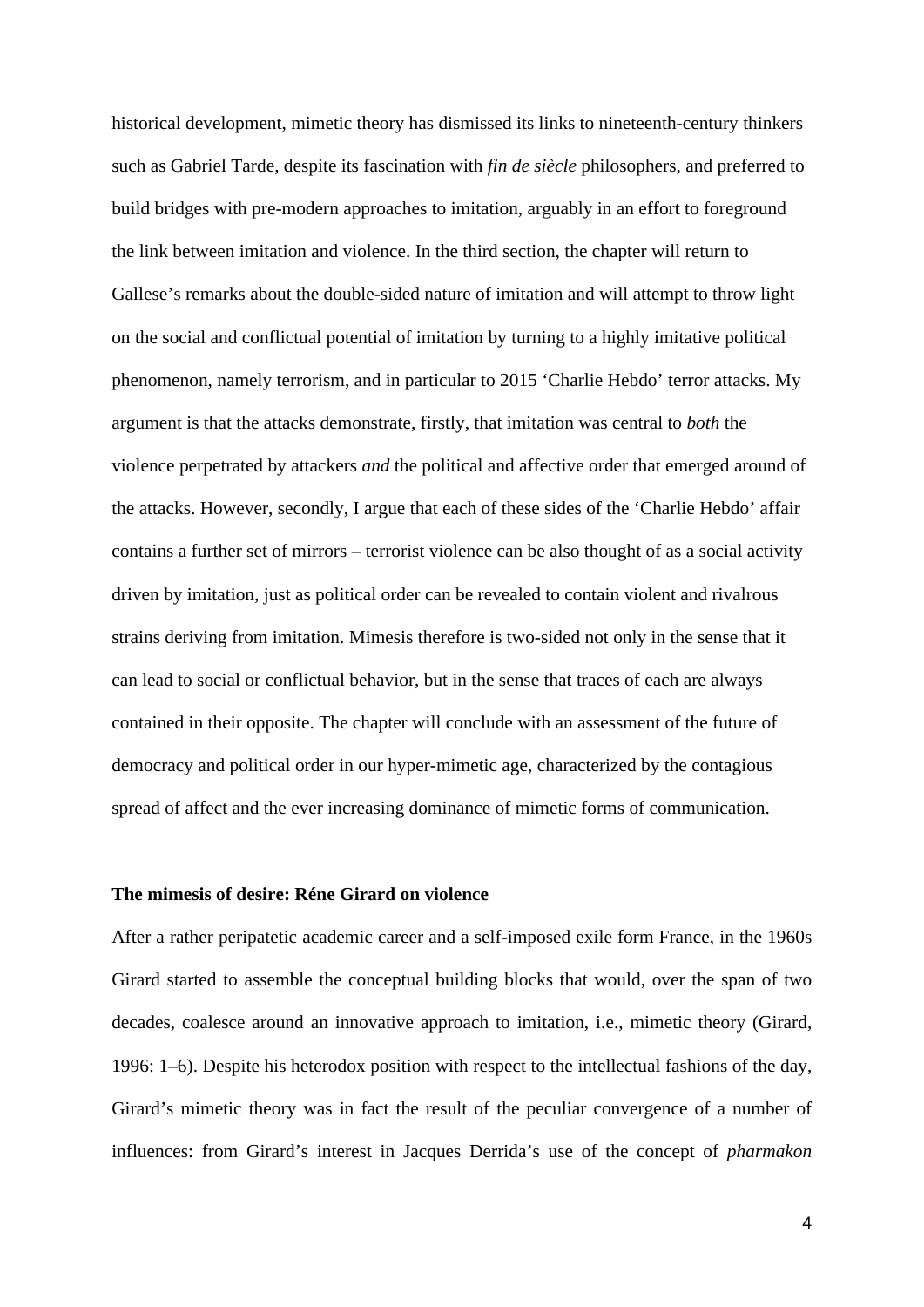(which would form the basis of Girard's scapegoat mechanism) to Jacques Lacan's understanding of the relation between desire and the Other, to Girard's own interests in the great modern novelists and, ultimately, his Christian anthropology.

The fundamental insight behind Girard's mimetic theory is that humans are mimetic animals, born with a fundamental openness and permeability to the Other (for an introduction to mimetic theory, see Palaver, 2013; and Brighi and Cerella, 2015). As imitative creatures, humans are driven by a tendency to imitation in many different ways and areas, but the most fundamental form of imitation is that which relates to desires, namely what we want. Human beings, Girard argues, are animals that desire – but they do not know what to desire: 'the reason is that he [sic] desires being, something he himself lacks and which some other person seems to possess' (Girard, 1972: 146). For this reason, individuals borrow their desires from the Other: our desires, then, are always mediated by the Other. According to Girard, our subjectivity and autonomy, if one can still use terms that reveal themselves to be problematic under the mimetic magnifying lens, emerge only through a complex matrix of imitative dynamics of which we are often unaware. Further, while we learn what to desire from Others, certain 'Others' are more important and formative than other 'Others'. To those 'significant others', Girard gives the name of models: 'We assume that desire is objective or subjective, but in reality it rests on a third party who gives value to the objects. The third party is usually the one who is closest, the neighbour' (Girard, 2001: 9).

Rather than dyadic or monistic, according to Girard, therefore, the fundamental structure of human relationships is triangular – connecting subjects, models and their mimetic object of desire in intimate ways. This triangular dynamic, however, ends up complicating the neat relationship between Self and Other, to the point of nesting a huge potential for violence in every significant relationship. As Girard explains, 'If individuals tend to desire what their neighbours possess, or to desire what their neighbours even simply desire, this means that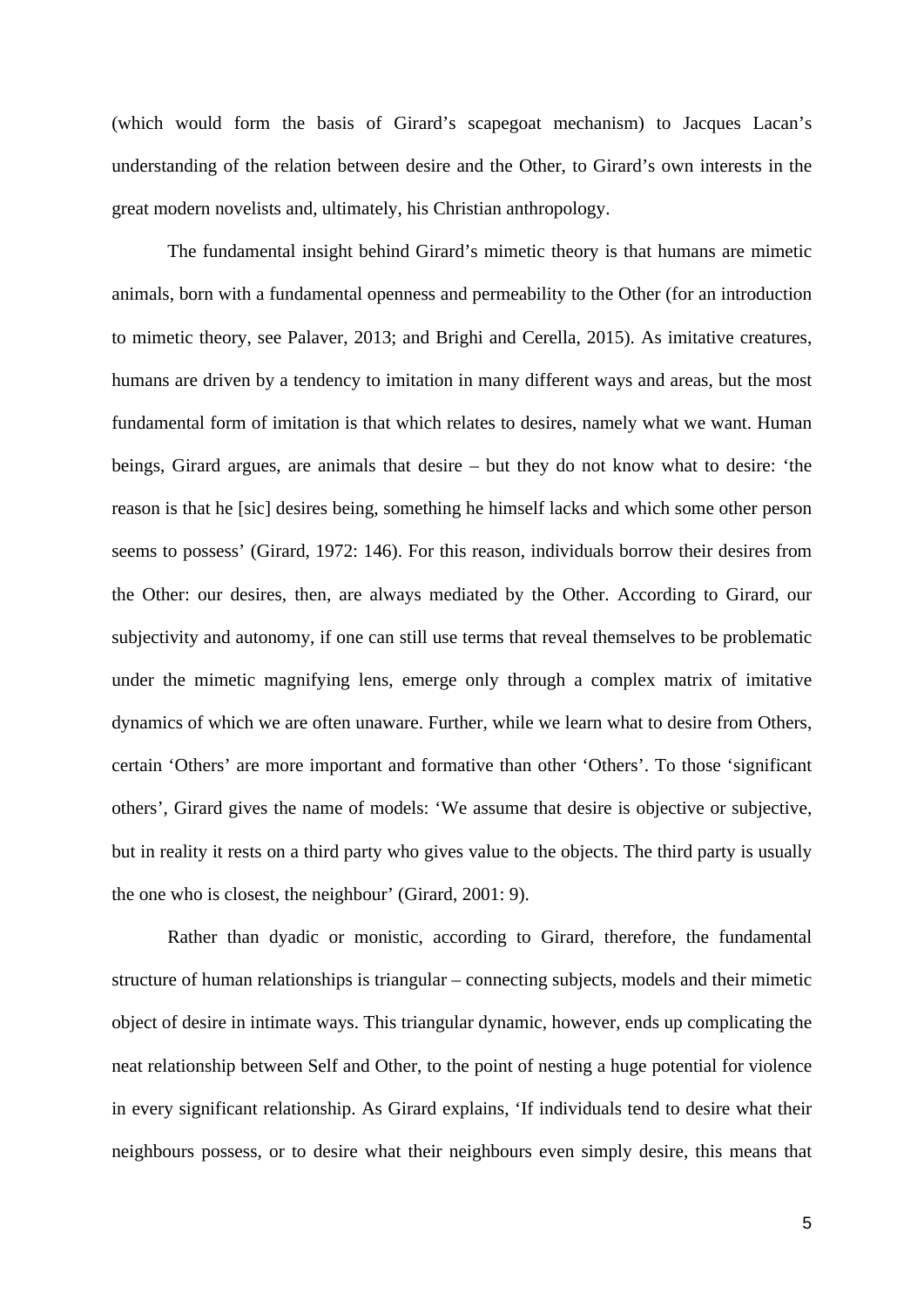rivalry exists at the very heart of human relations' (Girard, 2001: 9). Love and admiration for our models can quickly turn into bitterness and rancor precisely because what they are, and what they desire, is *necessarily* also what we want. 'The positive feelings resulting from the first identification – imitation, admiration, veneration – are fated to change into negative sentiments: despair, guilt, resentment' (Girard, 1972: 182). Imitation shows its rivalrous and conflictual side when it manifests itself in its acquisitive, appropriative incarnation – when it structurally sets individuals on a collision course over the same object over which their desires mimetically converge.

Mimetic theory, then, does not conceptualize violence as a result of scarcity, egoism or self-affirmation. Rather, violence is purely processual, created by the mimetic entanglements of self and other: 'violence is generated by this process, or rather violence *is the process itself* when two or more partners try to prevent one another from appropriating the object they all desire through physical or other means' (Girard, 1976: 9). The inevitable rivalry that stems from the convergence of desires onto the same 'object' of desire constitutes the origin of all conflict – and the imitative spiral at the heart of this process is responsible for its escalation and spread, namely for contagion. As Girard states, mimetic desire is 'eminently contagious […]. It "catches" a nearby desire just as one would catch the plague or cholera, simply by contact with an infected person' (1966: 96, 99). Contagion has the power to transform a community into a 'mass of interchangeable beings. In this homogeneous mass the mimetic impulses no longer encounter any obstacle and spread at high speed' (Girard, 2001: 22). Crucially, the closer the rivals, the higher the possibility of violent contagion: when the rival becomes 'part of the imitating subject's world […], mediation is no longer external […]: Girard calls this phenomenon *internal mediation*' (Palaver, 2013: 59). Further, when all differences between model and imitator disappear, the result is escalating rounds of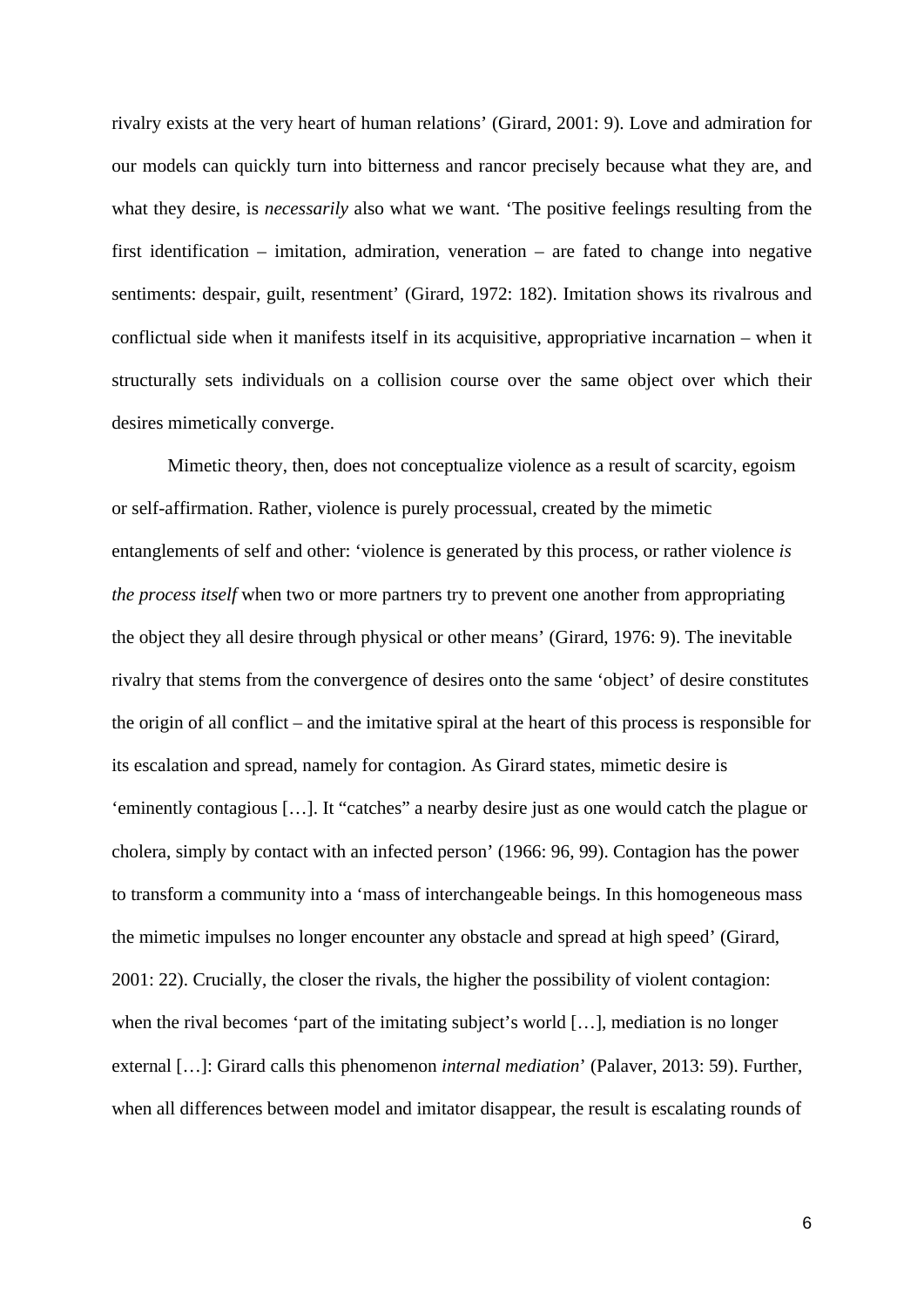*indifferentiation* and a further intensification of mimetic tendencies. According to Girard, both instances lead to a *mimetic crisis* and the eruption of contagious violence.

In a bold interpretative wager, Girard hypothesizes that this particular predicament must have over time pushed primitive societies to adopt a mechanism able to contain the enormous potential for violence generated by imitation, either by channeling or ritualizing it. For Girard, this mechanism is the scapegoat. Confronted with a mimetic crisis and the possibility of ever escalating violence leading to annihilation, crowds are driven to channel violence toward a surrogate victim, or scapegoat, through which 'the opposition of everyone against everyone else' is 'replaced by the opposition of all against one' (Girard, 1987: 24). At once, through its sacrifice, the scapegoat becomes the object onto which the community discharges its mimetic violence *as well as* that which restores peace within the community. This murder therefore marks a moment of distinction, constructing meaning out of chaos and establishing the conditions for peace and violence – thus, it is responsible for the birth of culture. Furthermore, the scapegoat would be invested with sacrality, insofar as it 'magically' enabled the community to leave violence behind and return to peace. Thus, Girard argues, this mechanism would be the founding form of signification and the origin of culture and (ancient) religion, understood as ritualized form of sacrificial violence. Religion, according to Girard, is nothing but 'an immense effort to keep the peace' (Girard, 1987: 32) in conditions of imitation.

#### **The parallel worlds of ICS and mimetic theory**

For a theory that holds up such a probing mirror to imitation and that imputes such dire consequences to it, one would expect Girard to be well versed in the nineteenth-century literature on ICS, considering also how engaged Girard is precisely with some of the philosophers of that time, including Friedrich Nietzsche and Max Scheler (Palaver, 2013).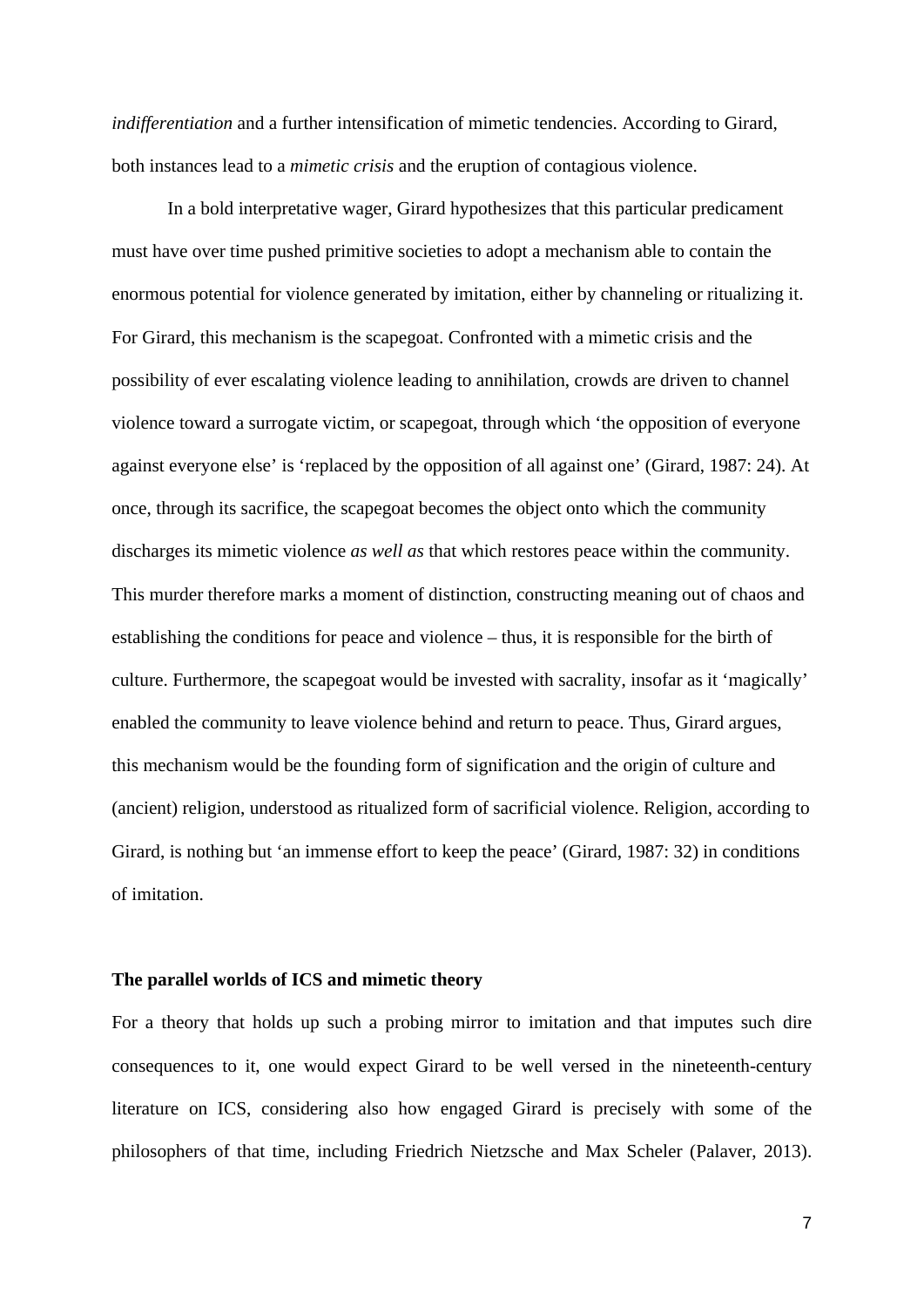And yet, this is not the case. As Trevor Merrill has most recently noted, 'Girard has flatly denied that [Gabriel] Tarde is one of his sources' (Merrill, 2017: 457). In fact, it is not so much that Girard has dismissed Tarde's influence. Rather, he has directly taken issue with the nineteenth-century 'sociologists and psychologists of imitation', accusing them of being intellectuals of the triumphant bourgeoisie of the time, whose optimism they channeled into an exclusively positive view of imitation understood as source of social harmony and progress' (Girard, 1987: 8). Striking and unexpected resonances between mimetic theory and ICS become apparent, however, upon closer inspection.

As seen above, of the three concepts that coalesce at the end of the nineteenth century to inject life into the emerging fields of sociology and psychology – namely imitation, contagion and suggestion – Girard has a lot to say about the first two. While imitation functions as the Archimedean point of the entire edifice of mimetic theory, contagion is discussed widely across his work as a necessary consequence of mimetic desire and rivalry. In *Things Hidden Since the Foundation of The World,* for instance, Girard states that 'pathological contagion resembles mimetic contagion' (Girard, 1987: 13). Twenty years earlier he was even more categorical when arguing that 'metaphysical desire is eminently contagious' (Girard, 1966: 96). The one concept which Girard hardly ever utilizes in his theories, however, is that of suggestion. And yet, traces of the language of suggestion can be found especially in the description of mimetic desire, which Girard initiates in his first book, *Deceit, Desire and the Novel*. Here, one finds connections between suggestion and mimetic desire that Girard's later work simply bears no witness to, or actively seeks to conceal it.

Thus, when describing the way in which characters in Gustave Flaubert's novels come to acquire desires, Girard approvingly draws on Jules de Gaultier's analysis of 'bovarysm'. With this term, de Gaultier describes Emma Bovary's lack of character, which makes her 'fated to obey the *suggestion* of an external milieu, for lack of an auto-suggestion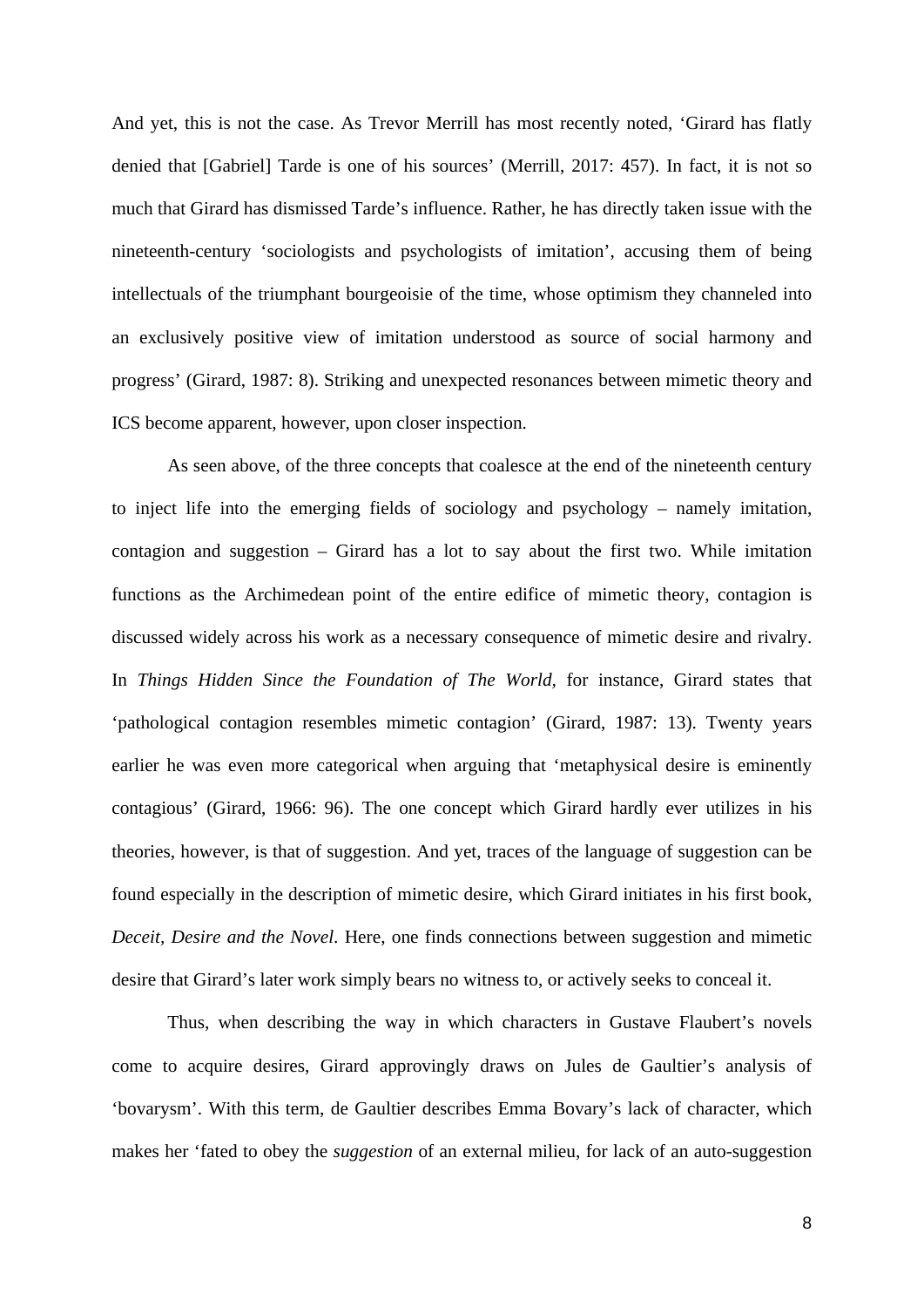from within' (Girard, 1966: 5, emphasis added). From here, Girard generalizes that all of Flaubert's characters are indeed marked by 'an essential lack of a fixed character and originality of their own […] so that being nothing by themselves, they become something, one thing or another, through the *suggestion* which they obey' (Girard, 1966: 63, emphasis added). It is this that sets the stage for the emergence of mimetic desire. According to Girard, human beings are animals that desire, but not knowing what to desire, they borrow desire from the Other. However, *what is Girard's mimetic desire if not a form of suggestion* and a concealed acknowledgment of its power? Curiously, Girard comes close to saying so himself when describing Don Quixote, stating that 'behind [his] desires there is indeed *suggestion*' (Girard, 1966: 5, emphasis added) – yet, this insight is denied further space in his later works.

Despite the obfuscation, it seems clear that suggestion and hypnosis do some of the work of mimetic desire. As Jean-Michel Oughourlian has noted, Girard's description of human beings as mimetic creatures whose desires are never authentic, but rather borrowed, reduces them to puppets, 'puppets of desire' (Oughourlian, 1991). As a psychiatrist himself, Oughourlian concedes that this is the result of human being's susceptibility to suggestion and hypnosis. Interestingly, Oughourlian considers the latter as expressions of mimesis and mimetic desire – not the other way around. It is clear, however, that in Girard's triangular understanding of desire, the model whose desires are imitated functions as a *suggesteur* or indeed a hypnotist. Further, it is curious to note that although Girard describes in detail the experience of the loss of self that mimetic desire generates in the imitator, he never explicitly links this to the larger question of hypnosis. To paraphrase Ruth Leys, and in ways that are reminiscent of Freud's own predicaments concerning hypnosis, Girard's mimetic theory is thus 'an attempt to solve the problem of the hypnotic rapport by transforming suggestion into desire' (Leys, 1993: 283) – and specifically, in the case of Girard, *mimetic desire*.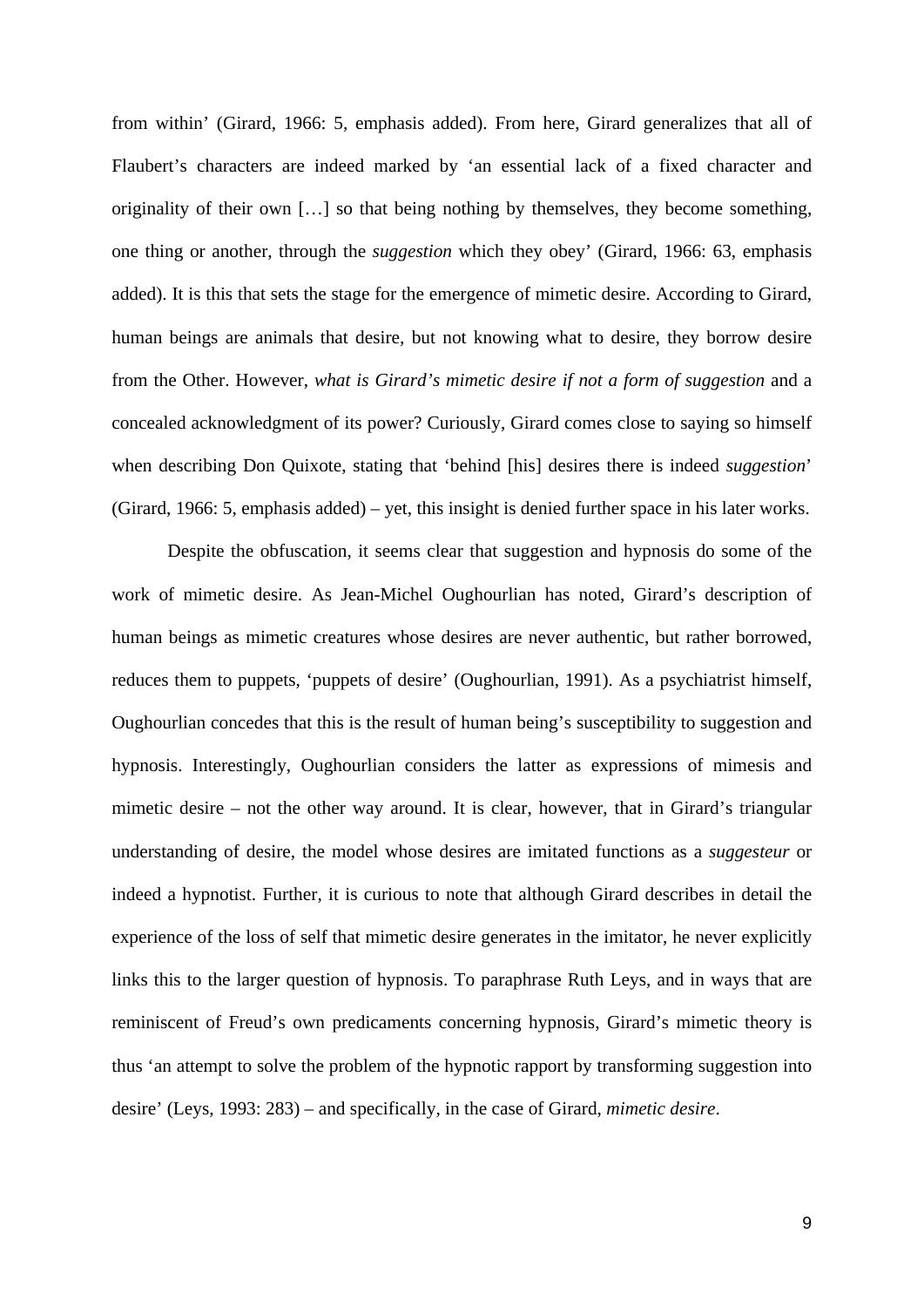Two further considerations seem important at this stage in order to draw out further connections between the ICS literature and mimetic theory. Firstly, the almost exclusive focus on the negative properties of mimesis sets mimetic theory aside from other approaches to imitation and, as such, needs investigating. Just as Girard is skeptical, in fact overtly critical, of the pretensions of the liberal autonomous subject, he is wary of mimesis – although celebrating it, through his work he resists and ultimately opposes it. The human capacity to imitate is unceremoniously blamed for conflict: because we imitate, we turn envious, petty, and violent and from there we lose ourselves in the lynch mob, we become 'possessed' by forces outside of our control. In his examination of the figure of Satan in mimetic theory, the Girardian theologian Wolfgang Palaver has recently argued that 'the devil is nothing other than the mimesis' itself, in its endless cycle of rivalry and vengeance (Palaver, 2013: 260). It is hard not to see in Girard's view of mimesis the echo of an old preoccupation with the power of suggestion and of crowd behavior (Borch, 2012: 23). It is not by chance that Girard expresses reservations about the principles of popular sovereignty and equality on which liberal democracies are founded. Girard's well-known conservatism shines through in his claim that only well-established hierarchies have the power to stop process of internal mediation through which mimesis turns violent and contagious. Equality is dangerous, just as mimesis is.

Secondly, the centrality of the scapegoat to the mechanisms of containment of violence also deserves a closer look, if only by way of a detour. As Michel Borch-Jacobsen has noted, in both Tarde and Freud, the origins of political order are to be found in leaders that function as absolute subjects, or hypnotist-leaders (Borch-Jacobsen, 1988: 144; cf. Borch, 2012: 52). Leaders are required in order to channel the crowd's erratic behavior, bring order to chaos and establish governance. A leader *subjects* the crowd in the sense that he/she emerges as *subject* out of the loss of subject, or self, experienced by the crowd. Leaders are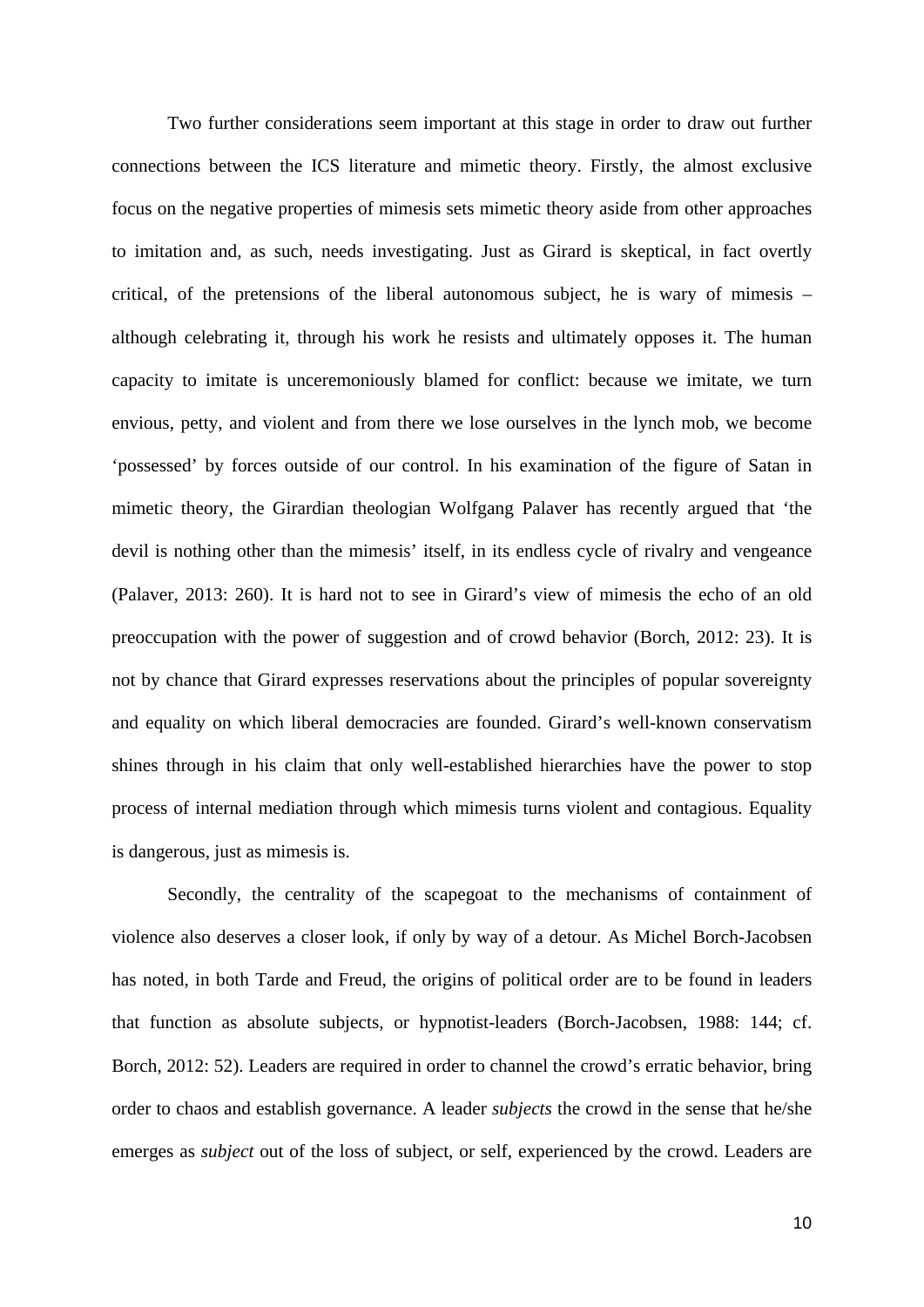involved, in other words, in a process of signification that clearly marks a difference and establishes a 'before' and an 'after'. It is not far-fetched to establish a link between this take on leaders and Girard's use of the scapegoat. The scapegoat too emerges as a subject out of the indistinction experienced by crowds; the scapegoat too 'magically' re-establishes order and peace by virtue of its appearance; the scapegoat too is considered by Girard as the origin of signification. As a negative image of the leader, the scapegoat comes to symbolize that moment of supreme 'decision', the *diktat* that makes horizontal contagion cease by establishing a vertical identification believed to resolve the crisis of the self.

#### **Terrorism and the two sides of mimesis: who is 'Charlie'?**

To sketch the different pictures of imitation that mimetic theory and ICS paint by virtue of their divergent conceptual and normative commitments, I shall now turn to a set of events that revolve around the twin terror attacks of 7–9 January 2015 in Paris, the so-called 'Charlie Hebdo' attacks. As Mark Sedgwick (2007) among others has illustrated, terrorism has been often considered a particularly mimetic or contagious form of political violence (for a few notable contributions in a long-standing debate, see Midlarsky, Crenshaw, and Yoshida, 1980; Gleditsch, 2007; Buhaug and Gleditsch, 2008; and Braithwaite, 2010). Understood as the deliberate creation and exploitation of fear through the threat or use of violence in the pursuit of political change, terrorism appears also as a quintessentially affective political phenomenon, trading in emotions at both ends – in its motivations (rage, resentment) and its effects (fear, terror). For these and other reasons, therefore, terrorism represents a particularly fruitful area of investigation if approached through the analytical lens of imitation. After a brief account of the events of January 2015, in what follows I argue that imitation was central to *both* the violence perpetrated by attackers *and* the political and affective order that emerged around of the attacks. I will further demonstrate, however, that these 'two sides of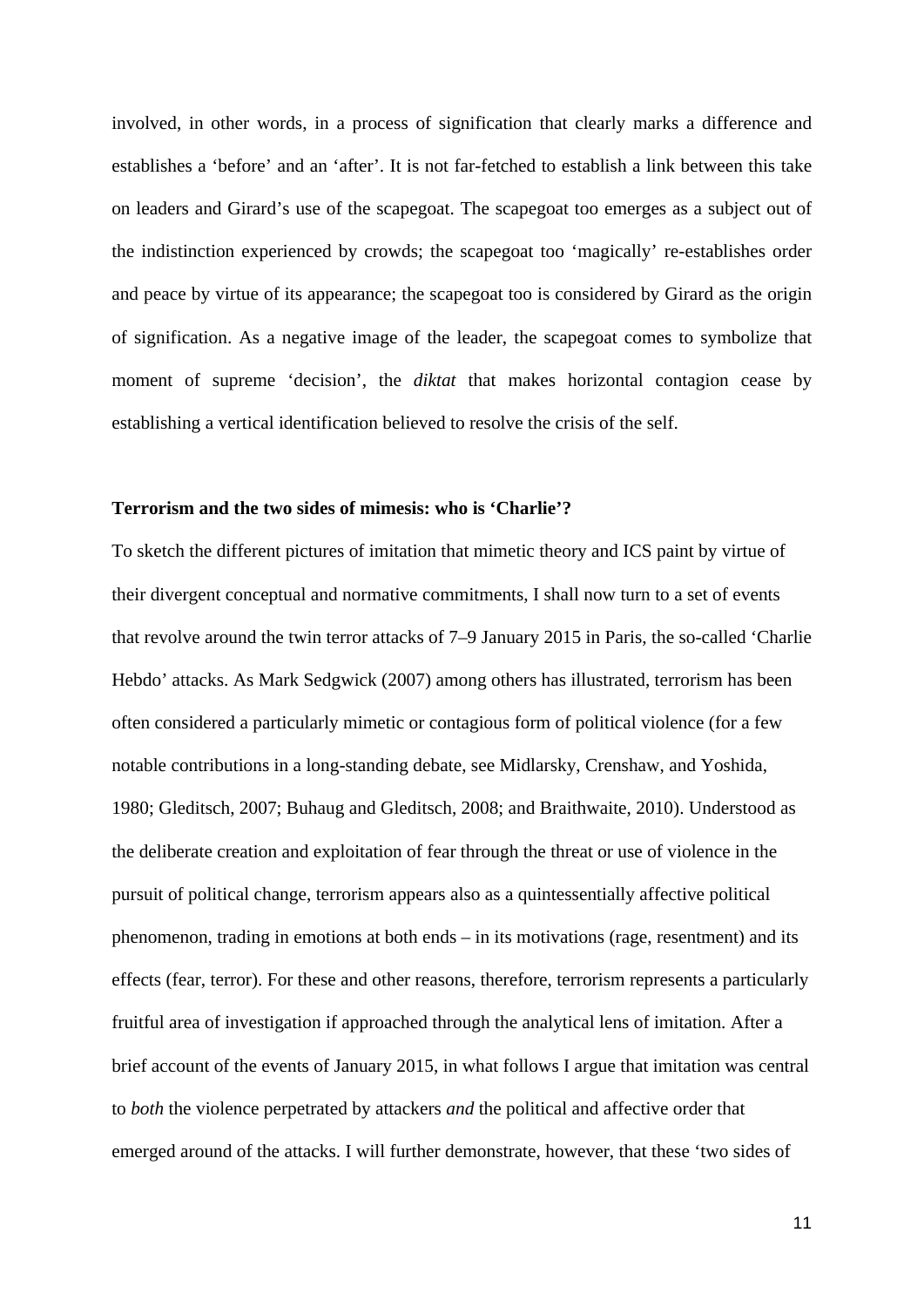imitation' contain counterintuitive elements which can also be traced back to mimesis, thus showing the fundamental ambivalence of the social and political workings of imitation.

At around 11:30 am on 7 January 2015, two brothers in their thirties named Chérif and Said Kouachi, French citizens of Algerian descent, burst into number 6 Rue Nicolas-Appert armed with AK-47s and shouted: 'Is this Charlie Hebdo?'. After firing a few bullets, they left the premises and headed for number 10, the headquarters of the satirical French weekly 'Charlie Hebdo'. Here they broke into the morning editorial meeting of the magazine and proceeded to kill 11 people, including the magazine's Director Stéphane '*Charb*' Charbonnier and other cartoonists as well as staff members. After leaving the scene and killing a Muslim police officer named Ahmed Merabet who stood in their way, the two brothers escaped in a getaway car, a black Citroën C3 in which jihadist flags and Molotov cocktails were later found. The terrorist group Al-Qaeda in the Arabian Peninsula (AQAP) claimed the attacks justifying it as protest for the magazine's depictions of the Prophet Muhammad. On 9 January, with the two gunmen still at large, a 32-year-old friend of the two brothers and self-declared member of the Islamic State, Amédy Coulibaly, stormed a *Hypercacher* kosher supermarket in Porte de Vincennes, taking several hostages inside the store. While in contact with the Kouachi brothers and as he was recorded by a supermarket phone left off the hook, Coulibaly murdered four Jewish hostages and held fifteen other hostages. After a long stand-off, both the Kouachi brothers and Coulibaly were killed within minutes of each other at around 5 pm, when the police blasted the warehouse where the brothers were hiding and the supermarket where Coulibaly was barricaded (Vice News, 2015).

During the 48 hours of the attacks and in the days that followed, mass demonstrations swept the streets of Paris as well as global social media. On the night of the *Charlie Hebdo* attack, spontaneous rallies were held at the Place de la République, gathering thousands of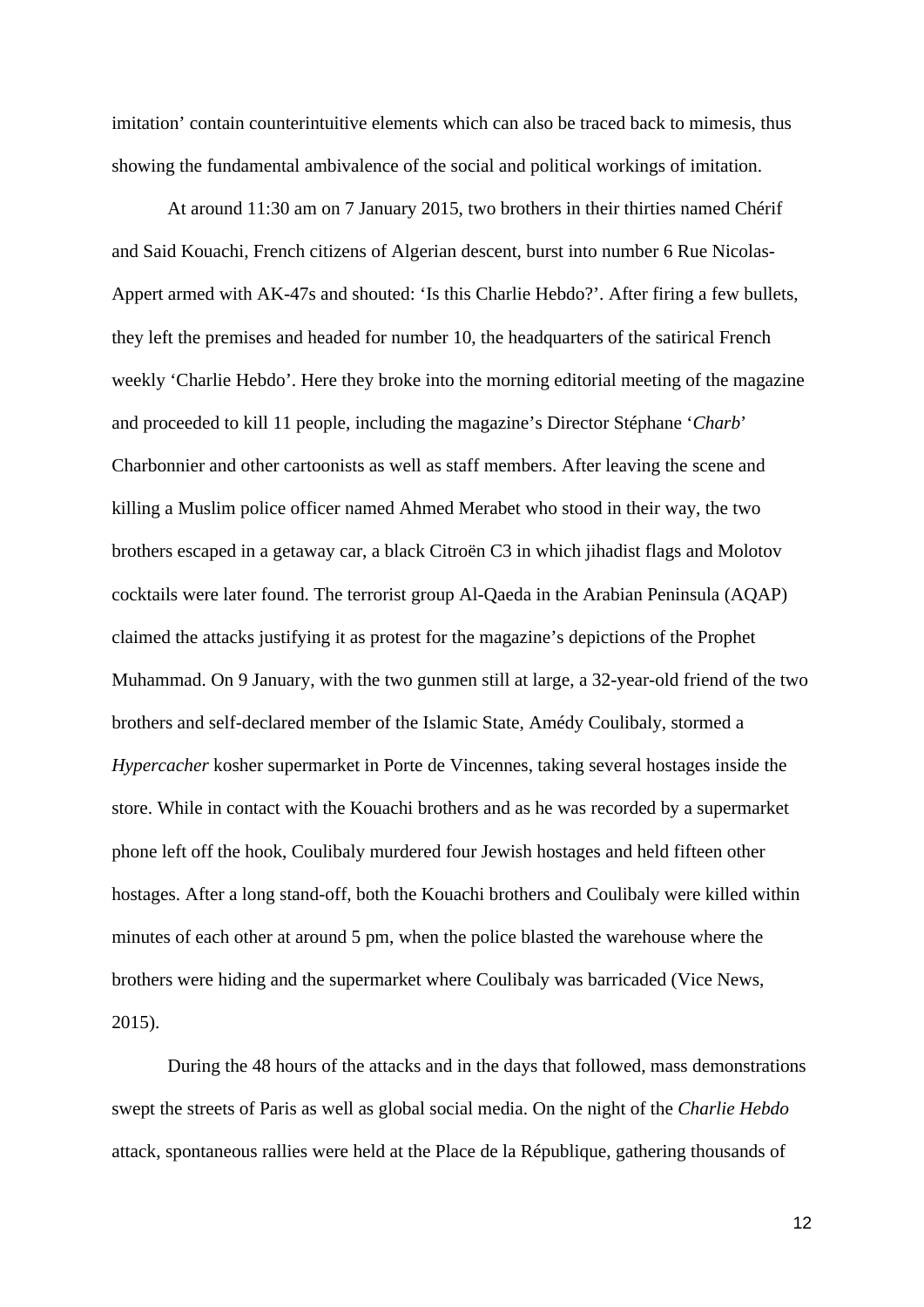people, many holding up pens and pencils in solidarity with the slain journalists and in support of freedom of expression. A few hours after the attacks, French artist Joachim Roncin tweeted an image with a black background and the words 'Je suis Charlie' – in less than an hour the hashtag *#jesuischarlie* reached 6500 tweets per minute and started trending on Twitter; it went on to become one of the most popular news hashtags in the history of Twitter, with over six million uses across social media (The Telegraph, 2015). Demonstrations spread around the world over the following two days, gathering significant crowds, many holding the 'Je Suis Charlie' sign. This mass mobilisation climaxed on 11 January, when the largest public rally in France since World War II was held in Paris under the name of 'rally of national unity' (*marche républicaine)*. Marching from Place de la République to Place de la Nation, a crowd of two million people was led by French President Hollande and joined by more than 40 world leaders. A week later, Prime Minister Valls introduced a package of 'exceptional' anti-terror measures, including new security and surveillance measures that were compared to the post 9/11 'Patriot Act' and were further consolidated in November, when France declared an on-going 'state of emergency' due to terrorism (The Guardian, 2015b).

There can be little doubt that issues of imitation, contagion and suggestion were central to the response to the Paris terror attacks. Firstly, from the day of the first attack, and despite minimal knowledge of events still unfolding, crowds started to aggregate spontaneously on the streets of Paris. Through a process of mass mobilization and a contagious feeling of solidarity that lasted for days, crowds formed and hit the streets – with the *Liberation* newspaper titling: 'We are one people' (Fassin, 2015). That the politics of response to the crisis was a politics of crowds became also apparent with the march *en masse* of 11 January, which was called to condemn violence, reassert freedom of expression and celebrate national unity. Arguably, this functioned as an effective way for political leadership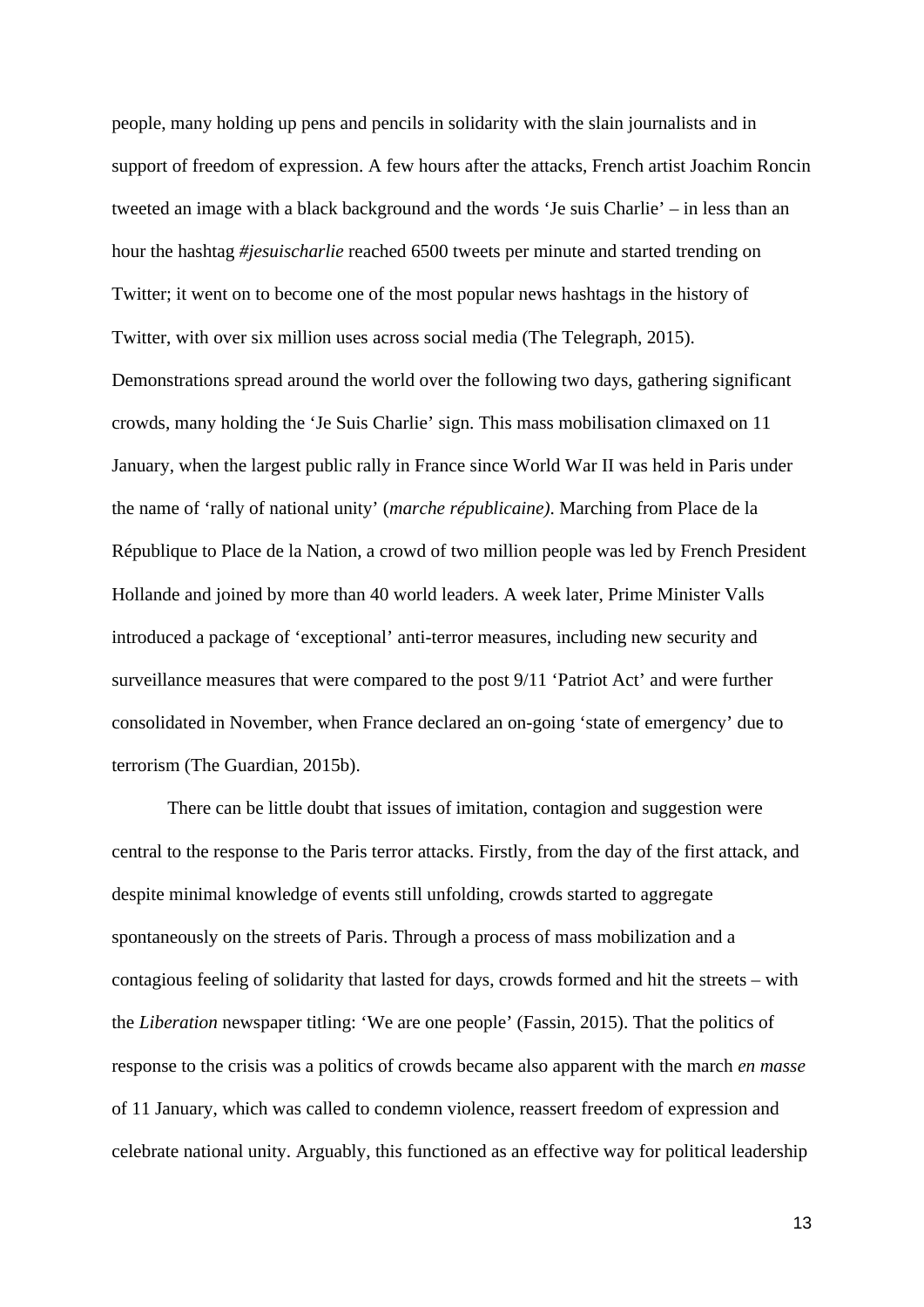to harness the power of the crowd and channel contagion, reinscribing the boundaries of the existing political and social order. It did not matter, as it was later revealed, that world leaders carefully staged their participation in the rally and posed arm in arm only long enough for photographs to be taken (The Independent, 2015; Gürsel, 2017); it also did not matter that some of the leaders at the front of the march were also at the bottom of global press freedom indexes (The Guardian, 2015a), for the march to have its intended effect. However, possibly the most evident manifestation of imitation and especially suggestion revolved around the slogan-turned-hashtag *#jesuischarlie*. After all, the solidarity motto functioned linguistically as the affirmation of a borrowed subjectivity – something deeply reminiscent of suggestion. While the hashtag was spreading contagiously through social media, the 'Je Suis Charlie' image quickly turned into a *meme* – and one whose fundamental structure of meaning ('Je Suis') continues to be applied today to all manner of causes (BBC News, 2016). As demonstrated in the literature, the remarkable circulation of *#jesuischarlie* was due to its highly affective content, which the social media amplified and spread by virtue of their own imitative structure (Johansson et al., 2018). The hashtag not only served to constitute a global community of mourners and thus, create a social space through mimesis. As Burgess, Mitchell, and Münch (2018) have recently argued, just as in the case of celebrity deaths, it also underpinned a social media *ritual* as well, with conventions and performances that brought together the social and the personal plane.

If this shows 'one side' of mimesis – the social, gregarious behavior it generates – one could also read the Paris terror attacks from a different angle and come to much less reassuring conclusions as to the effects of imitation and, in particular, its relation to violence. A reading of the attacks inspired by mimetic theory and, in particular, mimetic desire, would investigate relationship between victims and perpetrators as a form of rivalry (Brighi, 2016). Just as mimetic desire is about rivalry, the encounter between Islamic terrorists and the West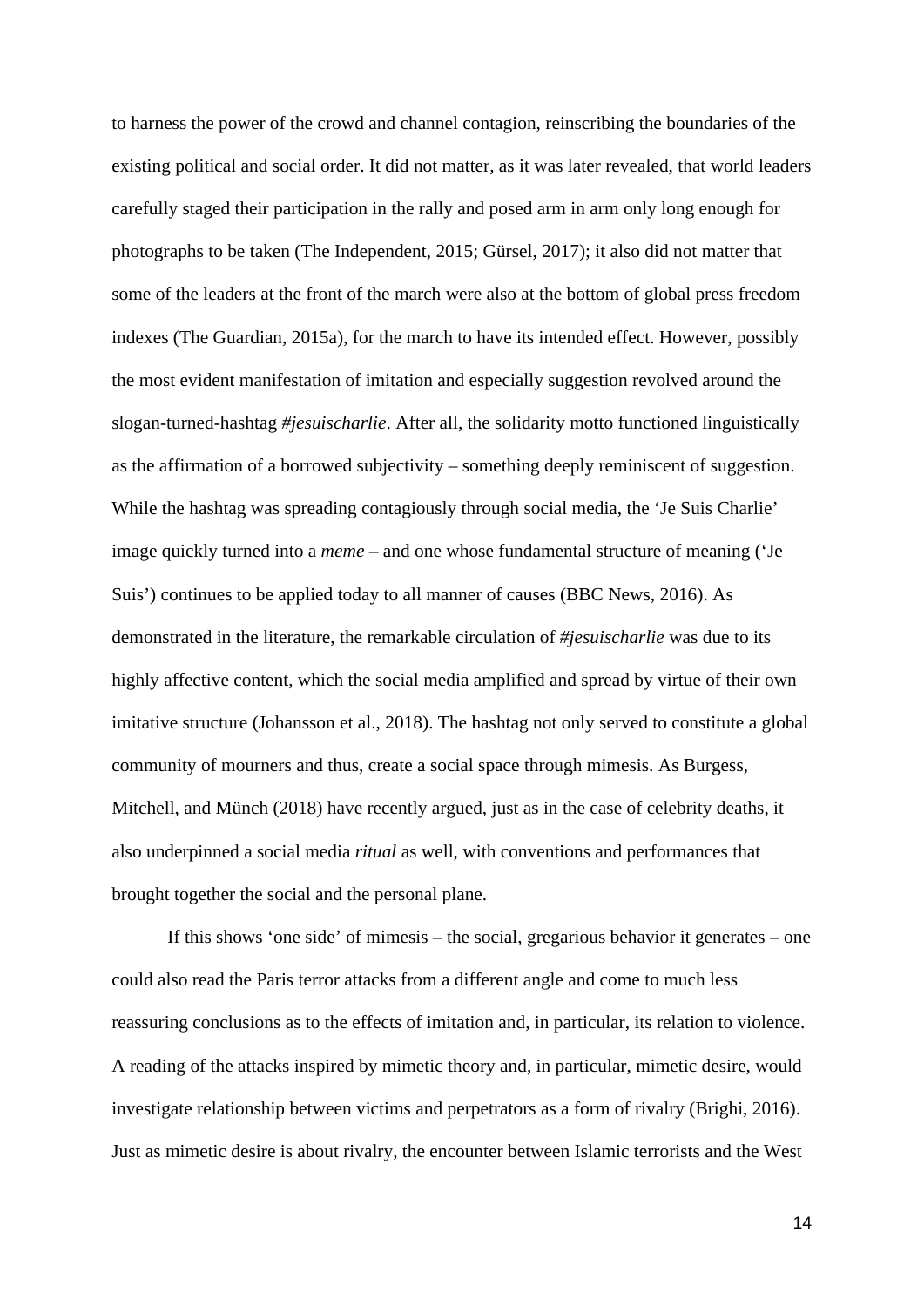could be traced back to a logic of rivalry – however, not a rivalry deriving from (cultural, religious) differences, but rather a rivalry deriving from *identity*, especially frustrated identity. As Slavoj Zizek (2015) stated at the time of the Charlie Hebdo attacks, 'the problem is not cultural difference and [the terrorists'] effort to preserve their identity, but the opposite fact that the fundamentalists *are already like us*, that, secretly, they have already internalized our standards and *measure themselves by them*'. This is the imitative logic that mimetic theory recognizes at the heart of desire and its workings, which is the logic of envy and resentment. In this case, this reading would show that the radical openness created by globalization, with its inescapable mediatic/mimetic spectacle and its endless reverberations, can lead to relentless competitive, rather than cooperative, effects and the potential for the rise of disaffection whenever winning or successfully emulating the model becomes impossible (Brighi, 2015). The Kouachi brothers and Coulibaly would therefore be further examples of mimetic 'lone-wolves': radicalized through the internet or in prison, disaffected by a failed multiculturalist or integrationist paradigm, combining personal and collective resentments regarding the perceived humiliation of Arabs and Muslims, turning violently against a model (French society) that systematically precludes them access to what the model has, is, or desires (Diallo, 2015).

If this account is able to reveal the 'two sides of mimesis', mirroring each other like mimetic doubles, I would argue that it is necessary to complicate the picture further by adding another vector through which imitation flows. The 'social' and 'conflictual' narratives of imitation are not mutually exclusive – in fact, I would like to argue that they each contain elements of their opposites.

Thus, for instance, there was a highly conflictual and exclusionary side to the social and gregarious manifestations of imitation as witnessed around the Paris attacks. The show of solidarity for the victims went hand in hand with an endorsement of 'freedom of speech' that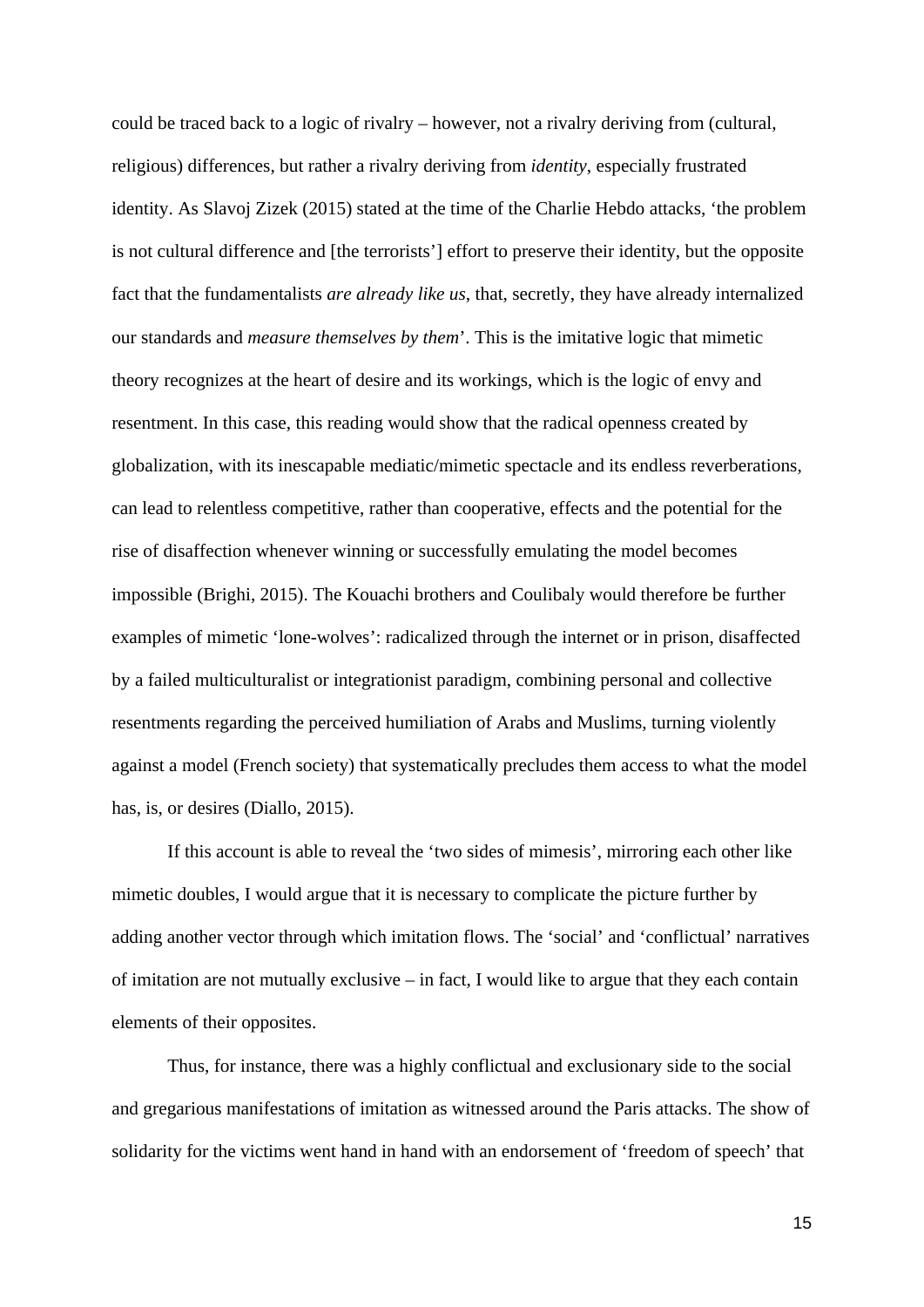soon turned into a form of policing (Fassin, 2015; El-Enany and Keenan, 2015). The voices that dared question the absolute status of this principle or denounce its myopic, classist defence in French society were side-lined or actively silenced. Islamophobic attacks spiked after the attacks, with Muslims targeted with harassment or called out to apologize for the attacks on behalf of their religion (Diallo, 2015). If one crosses analytical lenses and applies mimetic theory to read social events that ICS literature is naturally placed to explain, different information is allowed to emerge. In this case, how forms of scapegoating were actively pursued during the aftermath of the attack to secure the 'body politic' and social order emerged through mimesis – a process further entrenched by the declaration of a 'state of exception' (Bigo, 2015). The *marche républicaine* was stigmatized for being predominantly white and middle class, while the process of mourning itself became the occasion to reinforce hierarchies and exclusions intended to keep the community pure (Cole, 2015). Thus, the bodies of the dead terrorists were first sent back to Algeria and Mali, respectively; they were returned by those states, however, on the ground that those bodies were of French citizens; finally, they were buried at night in unmarked graves in the apparent attempt to erase any of their traces. In contrast, the body of one of the policemen killed, Ahmed Merabet, also Muslim and also of Algerian descent, was symbolically placed at the center of state funerals, where he was celebrated as the 'good Muslim' who had sacrificed his life to defend the France *laïque* (Balkan, 2016).

At the opposite end of the spectrum, the point where imitation and conflict converge, we also find unexpected elements of gregariousness and sociality. As Olivier Roy (2016) observed in the aftermath of the Paris terror attacks, a very social and mimetic concept is at the heart of Islamic terrorism, and that is the concept of brotherhood. Terrorism scholars such as Marc Sageman and Scott Atran have argued Islamic terrorism must be investigated less in relation to the dogmas of this religion and its leaders and more in relation to the 'leaderless',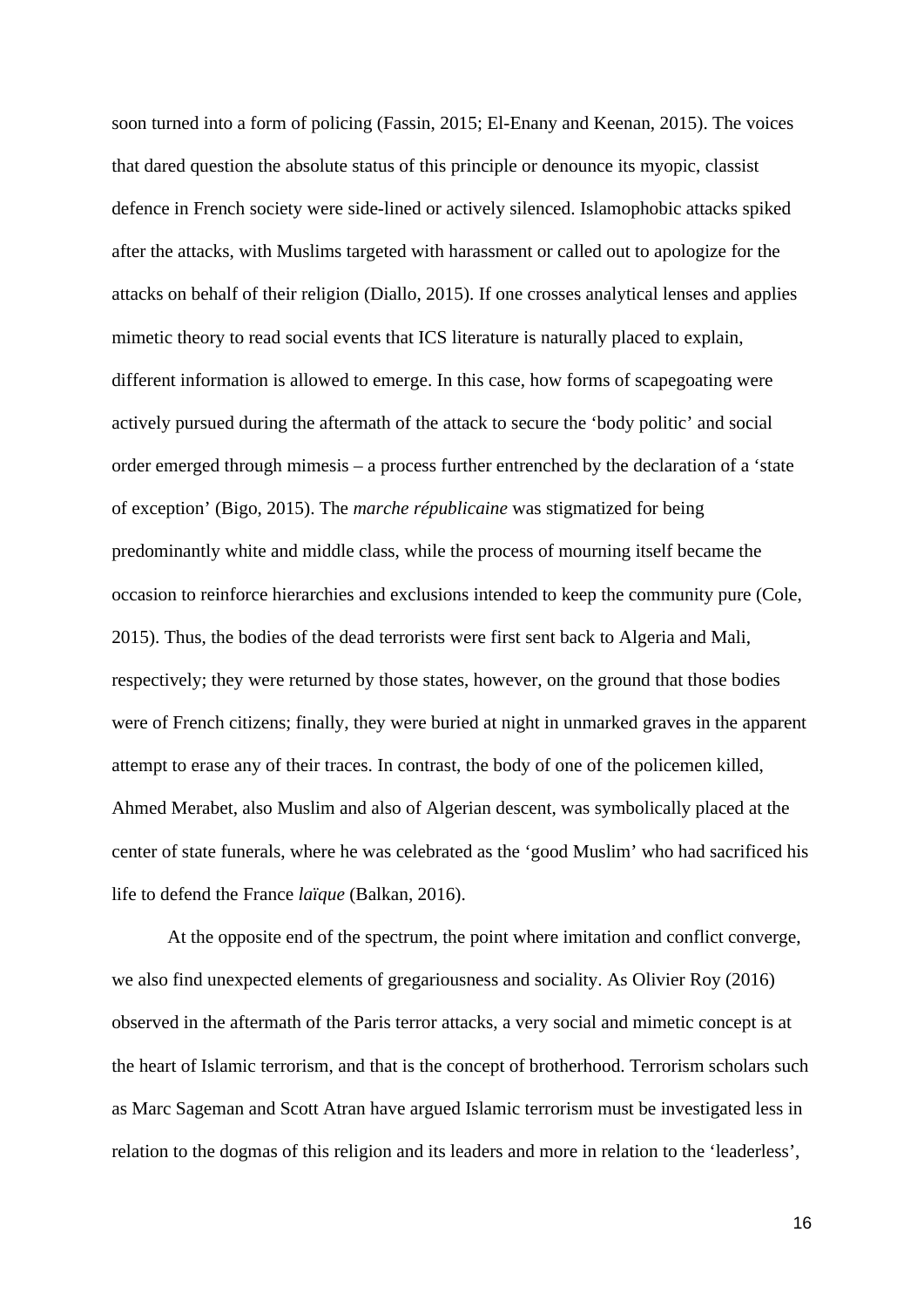horizontal congeries of networks and 'bands of brothers' it consists of (see, for instance, Atran, 2010). After all, the Islamic State identifies itself as a group of 'brothers who have refused to live a life of humiliation' (Al-'Adnani, 2014) – and, of course, as has been the case in a few recent terror attacks, Chérif and Said Kouachi were literally brothers (Brighi, 2015). Beyond this point, however, as Silke and O'Gorman have recently argued, lies an understanding of terrorism as a form of empathetic, altruistic and pro-social behavior that rests on imitative behavior. Terrorists generally believe not only to be acting justly but, most importantly, to be serving others: 'a terrorist movement usually presents itself as a selfdeclared vanguard representing the interests of the aggrieved' (O'Gorman and Silke, 2015: 158). This is perhaps a less comfortable side to analyze, but as Emmanuel Todd argued, the terror attacks held up a mirror to French society and forced it to see the degree of resentment experienced by some of its citizens due to structural forms of injustice and discrimination (Bauman, 2015). Rather than the lack of social and moral concerns, the attacks therefore emphasize a commitment to sociality through a different side of imitation.

#### **Conclusion: mimesis, affect, politics**

The story of the encounter between affect theory and Girard's mimetic theory is yet to be written. Yet, this encounter appears inevitable in so far as both approaches deal with a modality of human interaction that challenges the modern conception of a rational, deliberative self. As amply illustrated by the works of Nigel Thrift, Brian Massumi and William Connolly, the recent turn to affect has helped foreground the pre-personal, noncognitive, non-conscious level at which affective intensities travel and propagate. As suggested above, mimetic theory developed out of Girard's fascination not only with the workings of imitation, but with the workings of a particular form of mimesis, the mimesis of *desire*. Two implications follow from this consideration. Firstly, the way in which desire is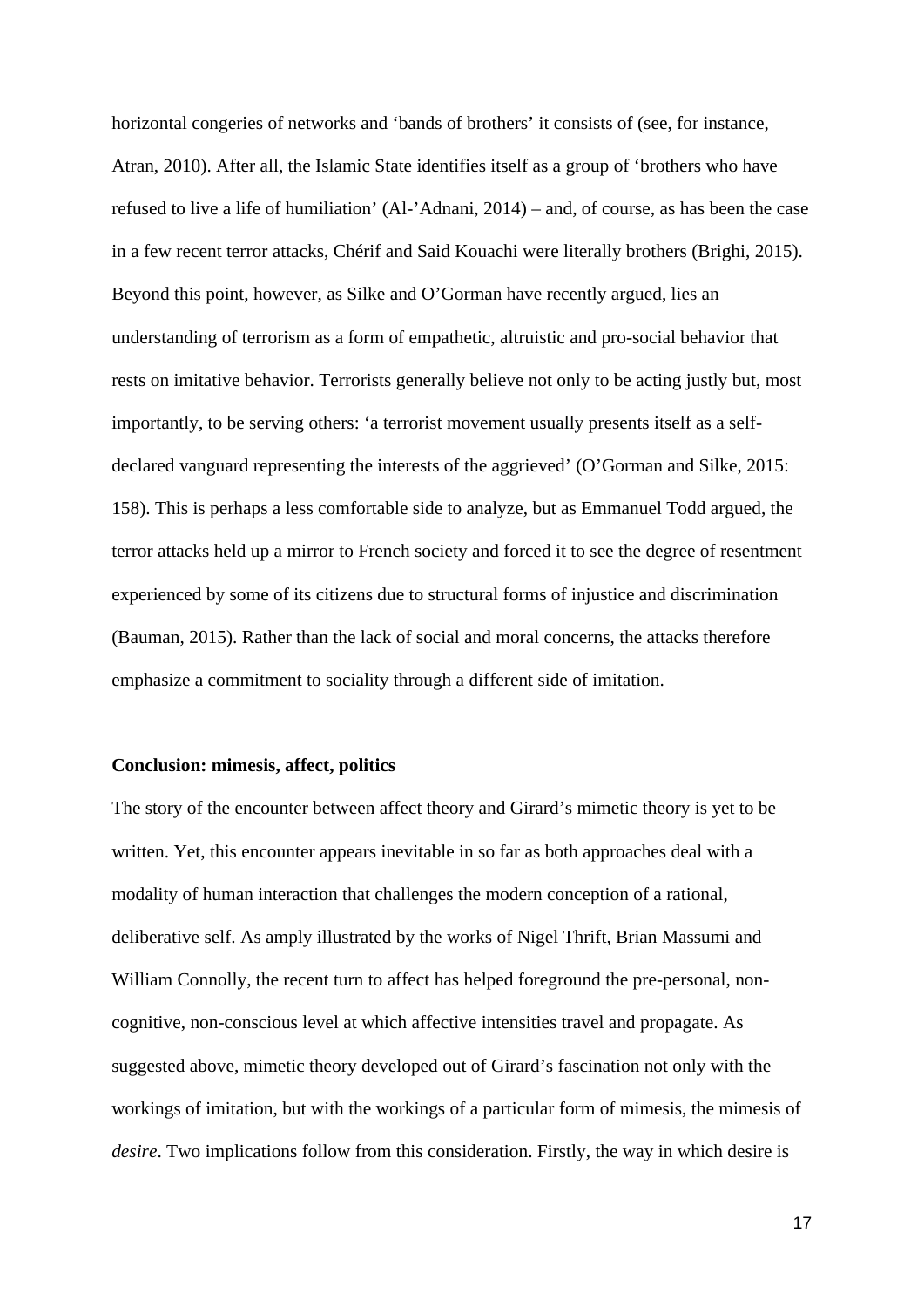mirrored in others, travels and propagates irremediably does away with the notion of the modern, autonomous, rational self – a conclusion that parallels that endorsed by affect theorists. Secondly and perhaps even more importantly, the chapter advanced the argument that what lies behind Girard's concerns with mimetic desire, although never explicitly articulated, is a concern about the power of suggestion, and in particular *affective suggestion*. In the last segment of his life and work, Girard experienced a turn interpreted by many as apocalyptic (Girard, 1996; 2012). It is not far-fetched to hypothesize that behind Girard's growing concern about today's escalating mimetic crisis was also a more specific concern about the *mimetic escalation of affects*.

According to Girard, the mimetic tendencies underpinning globalization have created a huge potential for interpersonal relations and exchange, but they have also driven rivalry and envy, already normally present in human relations given their inevitably imitative nature, out of proportion. The triumph of the very operating principles of liberal and capitalist societies – namely, equality and the market, and their competitive effects – are now amplified on a global scale and the result is that 'the whole planet now finds itself, with regard to violence, in a situation comparable to that of the most primitive groups of human beings, except that this time we are fully aware of it' (Girard, 1987: 260–1). Immanence and the loss of any transcendental points of reference have consigned humanity to give up its normative horizons, and to live and fight its battles mimetically which, according to mimetic theory, means violently. In resonance with other political theorists, Girard argues that this creates the conditions for a contagious wave of negative emotions and for progressively alienated, frustrated, and especially resentful, individuals. As argued by Wendy Brown, individuals are at once saturated with human power and yet are increasingly alienated from their capacity to truly act politically. 'Starkly accountable, yet dramatically impotent', the individual 'quite literally seethes with *ressentiment*' (Brown, 1993: 402).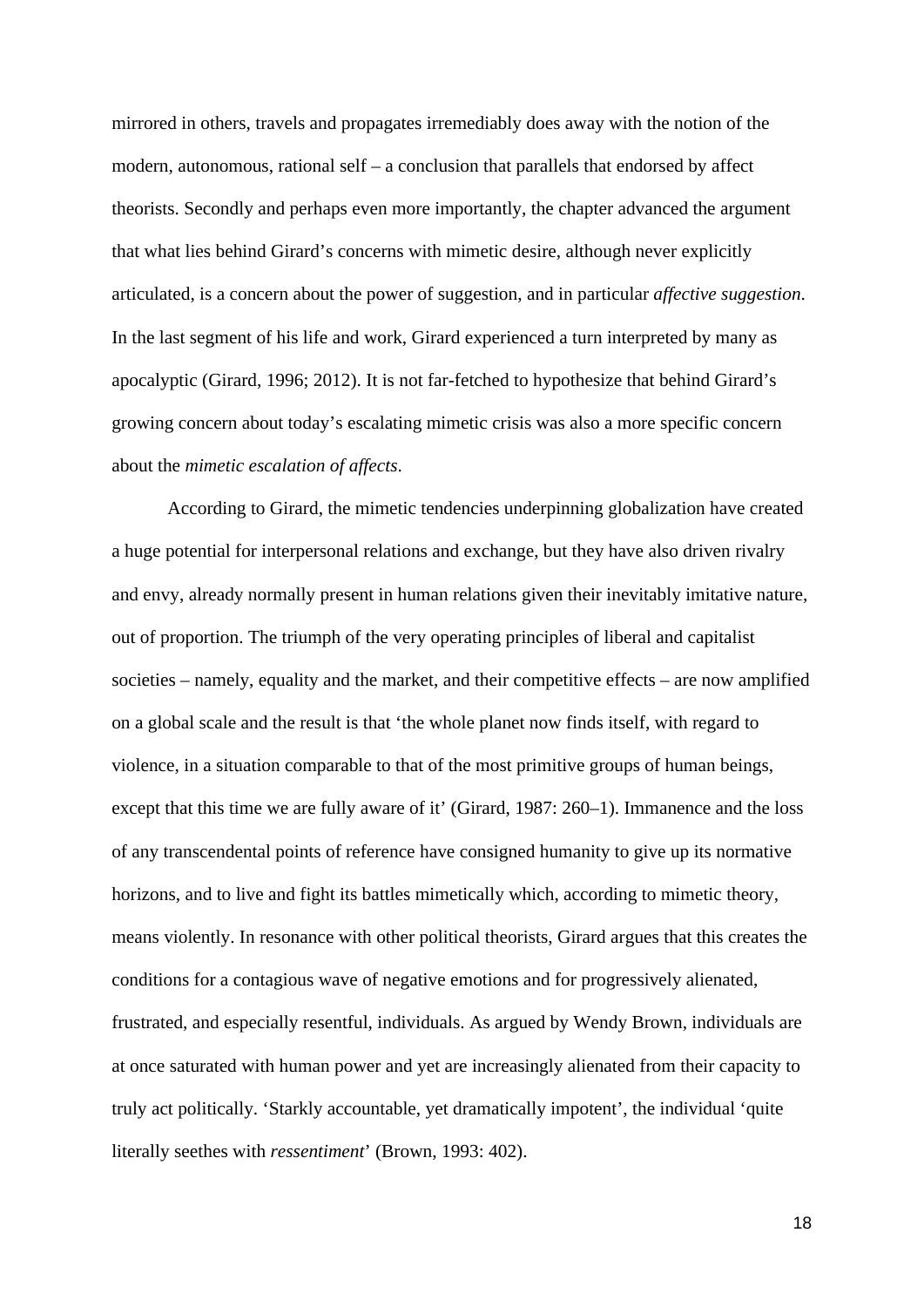Curiously, Girard's negative assessment of the contemporary condition echoes some of the critiques levied against affect theorists and the implications of a global politics of affect. In warning about the danger of misappropriating findings from the neurosciences, Ruth Leys has recently cautioned against assuming the primacy of the visceral, corporeal and a-signifying dimension of affect. Leys maintains that the anti-intentionalism of affect theory inevitably shifts our attention away from questions of meaning, signification and 'ideology' – all of which can be intersubjectively negotiated and contested through 'reason' – towards the 'subject's sub-personal material affective responses, where, it is claimed, political and other influences do their real work' (Leys, 2017: 322). The kind of politics that is envisaged by affect theorists is, according to Leys, one not only dangerously incapacitated by an 'affective fallacy'  $-$  i.e., by the error of judging things not for their meaning or truth, but for how they make us feel – but also one in which it becomes virtually impossible to adjudicate between values, let alone intervene intentionally and politically. We arrive here at a very familiar position, which encapsulates Girard's own struggle against imitation. In Leys' own words, 'what is at stake […] in the struggle against mimesis is the very possibility of a rational, democratic politics, which is to say the possibility of a rational, democratic subject' (Leys 1993, 301fn62). According to both Girard and Leys, a politics yoked to mimesis and affect – which, as the chapter has sought to demonstrate, ultimately dissolve one into the other  $-$  is a dangerous kind of politics.

In this paper, I have advanced a less stark position on the question of mimesis, arguing that there are always 'two sides to imitation'. Our radical openness to the Other, which forms the basis of all phenomena of imitation, suggestion and contagion, has the ability to generate social as well as conflictual behavior. The fact that mimetic theory tends to be preoccupied predominantly with the latter, while ignoring the literature on ICS and the former, is worth investigating. This chapter has advanced a few interpretations as to why this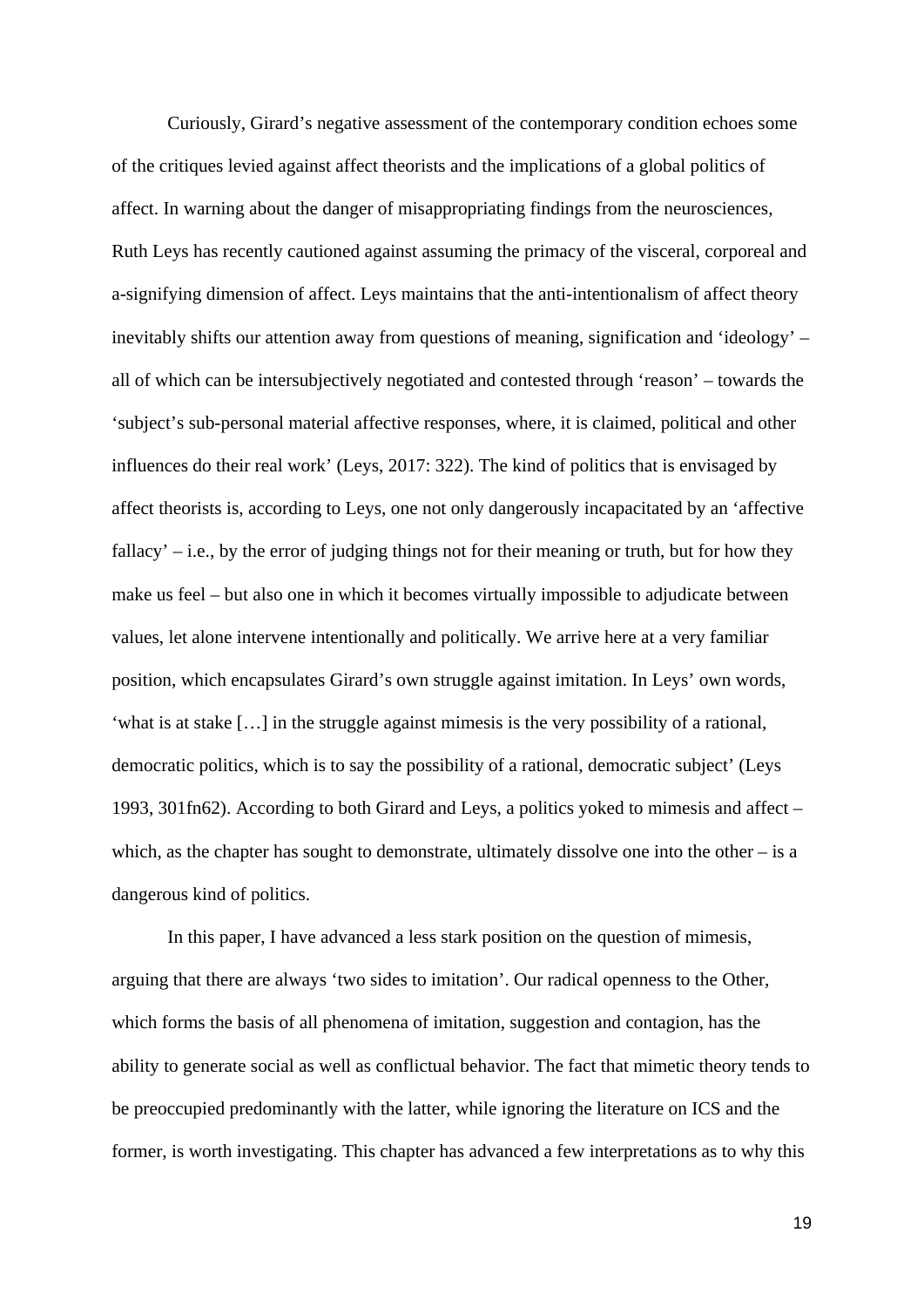may be so – from Girard's attempt to conceal the power of suggestion to his fear of the 'irrational' power of mimesis. Be that as it may, the current political conjuncture seems to present possibilities and challenges that are worth interrogating from a plurality of angles. Indeed, phenomena such as contemporary terrorism testify to the complex patterns of sociality and conflict generated in this hyper-mimetic and hyper-mediatized age.

### **References**

Al-'Adnani, A. M. (2014) 'This is the Promise of Allah', 29 June. Available at: https://pietervanostaeyen.wordpress.com/2014/06/.

Atran, S. (2010) *Talking to the Enemy: Faith, Brotherhood, and the (Un)Making of Terrorists*. New York: HarperCollins Publishers.

Balkan, O. (2016) 'Charlie Hebdo and the politics of mourning', *Contemporary French Civilization* 41(2): 253–71.

Bauman, Z. (2015) 'The Charlie Hebdo Attack And What It Reveals About Society', *Social Europe* 13 January. Available at: https://www.socialeurope.eu/2015/01/charlie-hebdo.

BBC News (2016) 'How the world was changed by the slogan "Je Suis Charlie"', 3 January. Available at http://www.bbc.co.uk/news/blogs-trending-35108339.

Bigo, D. (2015) 'Paris attacks November 13: ending the cycle of vengeance?', *OpenDemocracy* 10 December. Available at https://www.opendemocracy.net/can-europemake-it/didier-bigo/paris-attacks-november-13-ending-cycle-of-vengeance.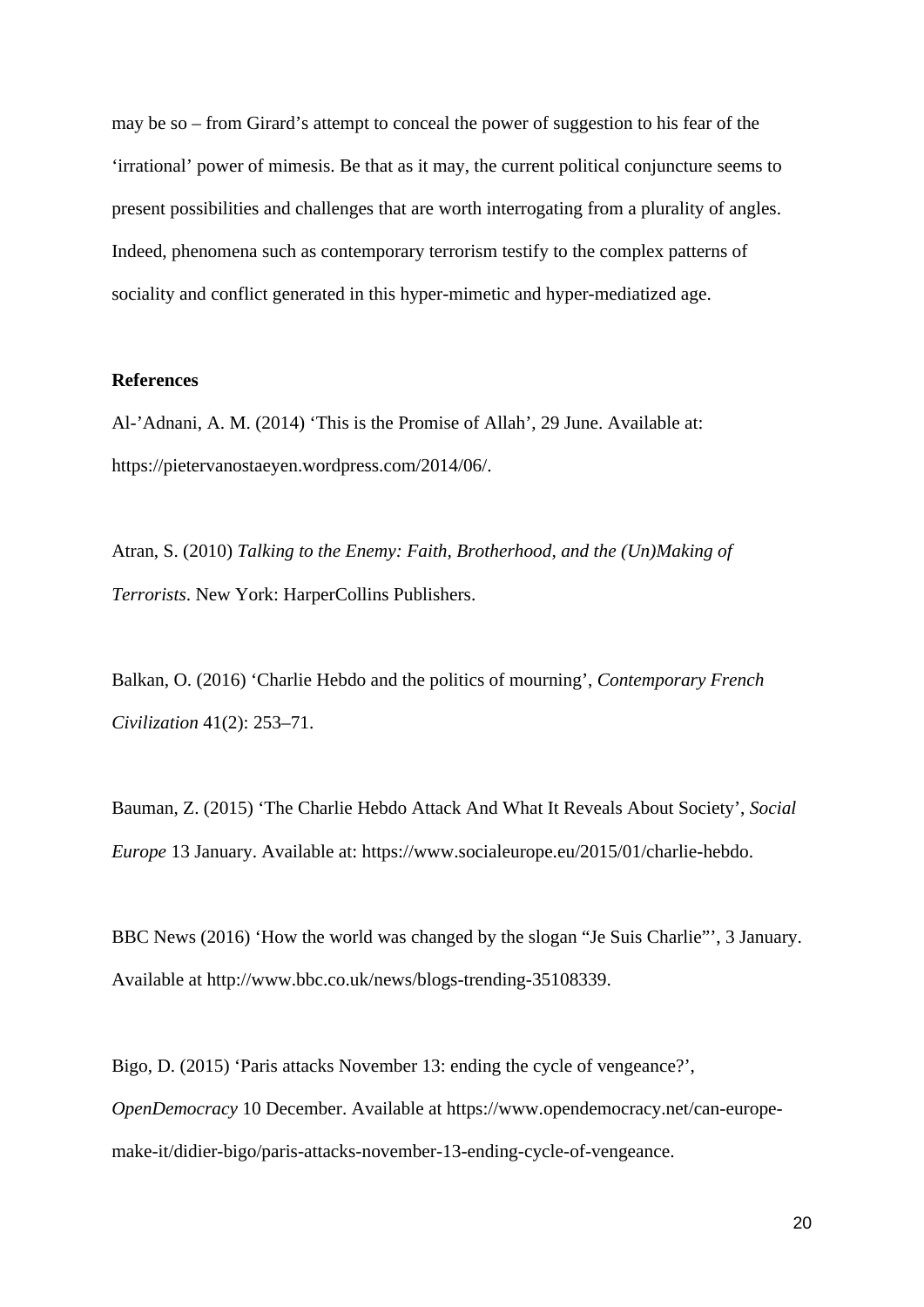Borch, C. (2012) *The Politics of Crowds: An Alternative History of Sociology*. Cambridge: Cambridge University Press.

Borch, C. (2018) 'The imitative, contagious, and suggestible roots of modern society: towards a mimetic foundation of social theory**',** in C. Borch (ed.), *Imitation, Contagion, Suggestion: Mimesis and Society*. London and New York: Routledge.

Borch-Jacobsen, M. (1988) *The Freudian Subject: Language, Discourse and Society*, trans. C. Porter. Stanford, California: Stanford University Press.

Braithwaite, A. (2010) 'Resisting Infection: How State Capacity Conditions Conflict Contagion', *Journal of Peace Research* 47: 311–19.

Brighi, E. (2015) 'The mimetic politics of lone-wolf terrorism', *Journal of International Political Theory* 11(1): 145–64.

Brighi, B. (2016) 'The Globalisation of Resentment', *Millennium: Journal of International Studies* 44(3): 411–32.

Brighi, E., and Cerella, A. (2015) 'An alternative vision of politics and violence: Introducing mimetic theory in international Studies', *Journal of International Political Theory* 11(1): 3– 25.

Brown, W. (1993) 'Wounded Attachments', *Political Theory* 21(3): 390–410.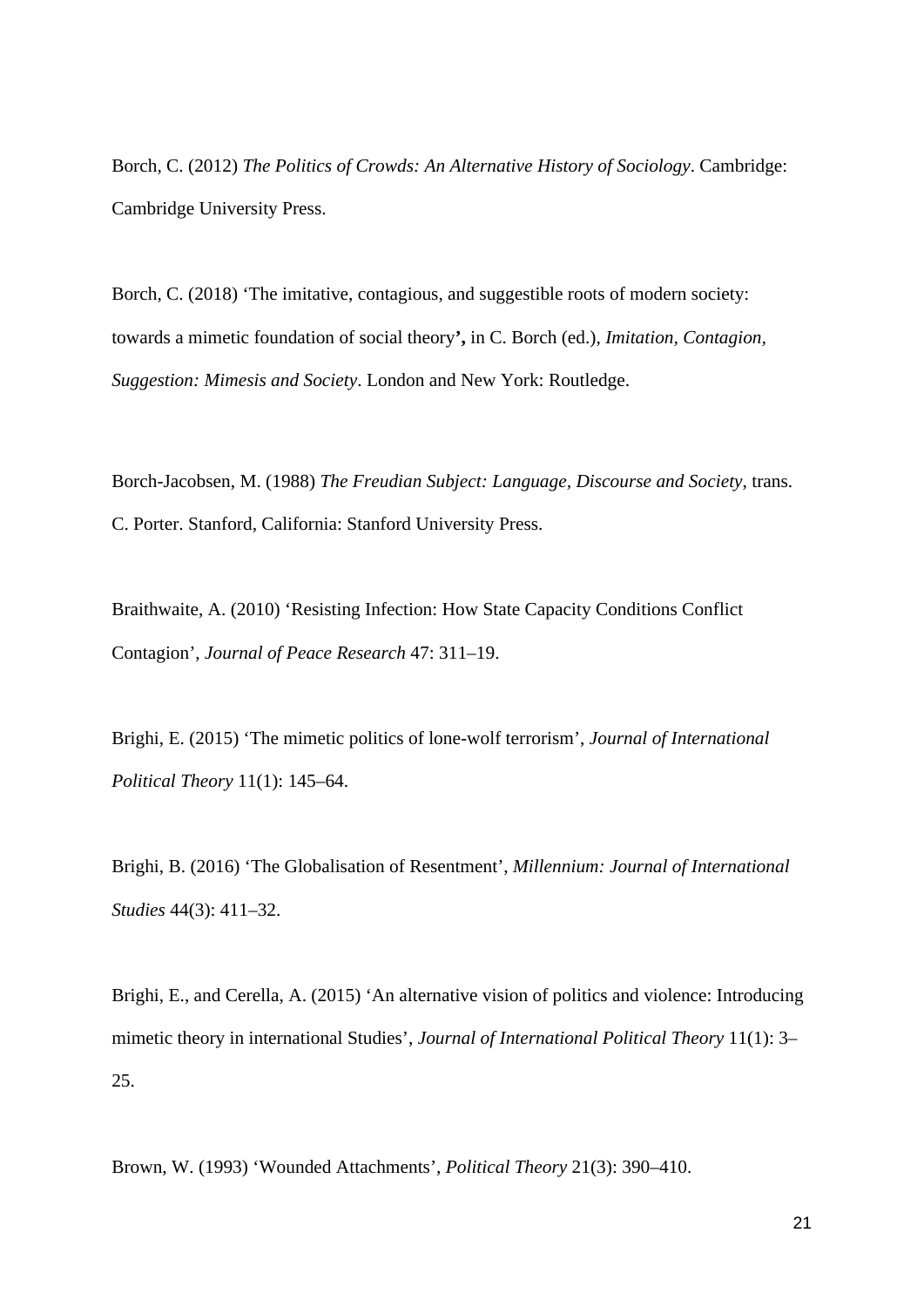Buhaug, H., and Gleditsch, K. (2008) 'Contagion or Confusion? Why Conflicts Cluster in Space', *International Studies Quarterly* 52: 215–33.

Burgess, J., Mitchell, P., and Münch, F. (2018) 'Social media rituals: The uses of celebrity death in digital culture', in Z. Papacharissi (ed.), *A Networked Self: Birth, Life, Death*. London and New York: Routledge (in press).

Cole, T. (2015) 'Unmournable Bodies', *The New Yorker* 9 January.

Diallo, R. (2015) 'Through Denial, France has Created its Own Monsters', *Huffington Post* 13 January. Available at: https://www.huffingtonpost.com/rokhaya-diallo/france-createdown-monsters\_b\_6464036.html.

El-Enany, N., and Keenan, S. (2015) 'I am Charlie and I Guard the Master's House', *Critical Legal Thinking* 13 January. Available at: http://criticallegalthinking.com/2015/01/13/charlieguard-masters-house/.

Fassin, D. (2015) 'In the name of the Republic: Untimely meditations on the aftermath of the Charlie Hebdo attack', *Anthropology Today* 31(2): 3–7.

Gallese, V. (2009) 'The two sides of mimesis: Girard's mimetic theory, embodied simulation and social identification', *Journal of Consciousness Studies* 16(4): 21–44.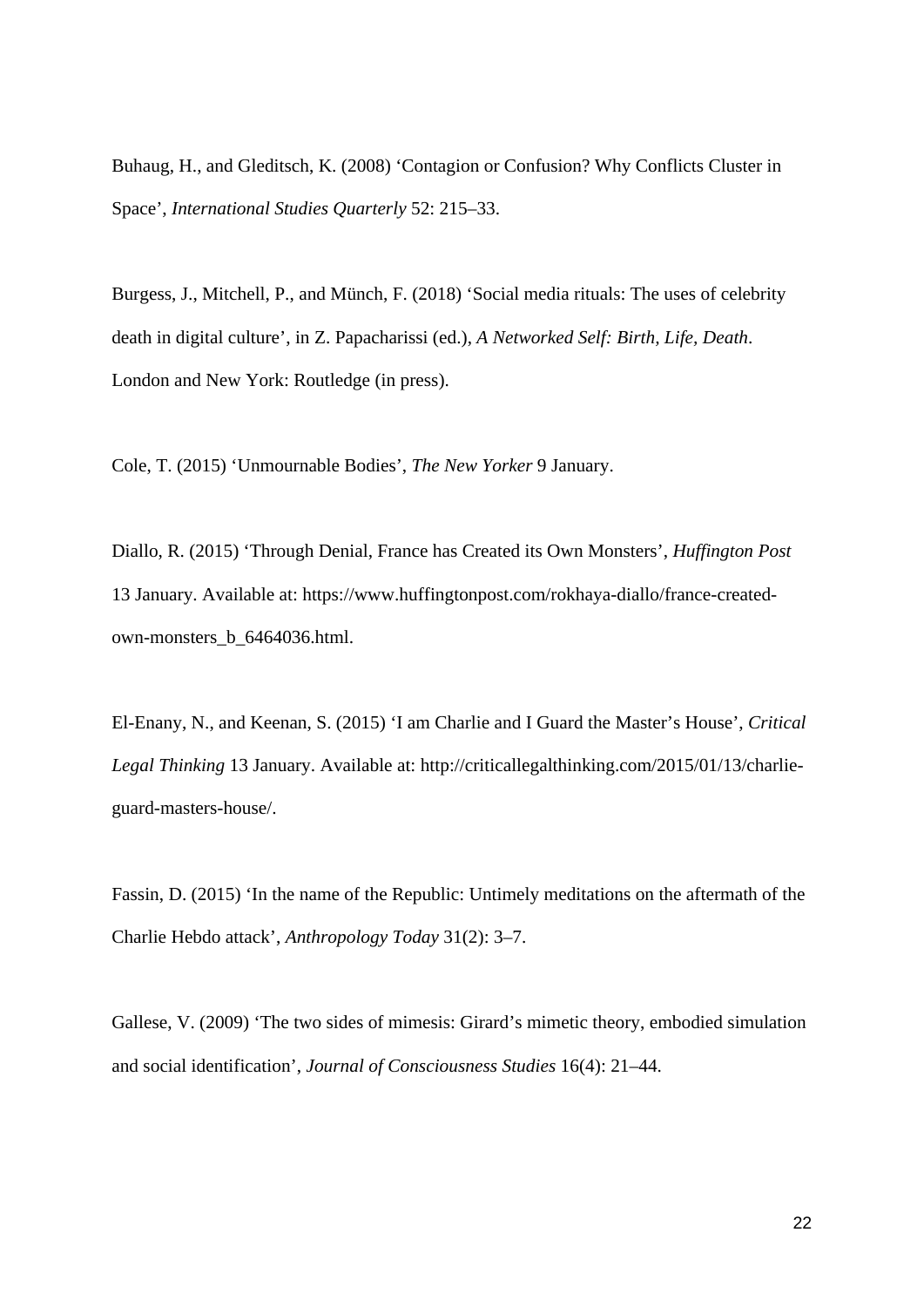Girard, R. (1966) *Deceit, Desire and the Novel: Self and Other in Literary Structure*. Baltimore: Johns Hopkins University Press.

Girard, R. (1972) *Violence and the Sacred*. Baltimore: Johns Hopkins University Press.

Girard, R. (1976) 'Mimesis and Violence: Perspectives on Cultural Criticism', *Berkshire Review* 14: 9-19.

Girard, R. (1987) *Things Hidden since the Foundation of the World*. Stanford, California: Stanford University Press.

Girard, R. (1996) *The Girard Reader*, ed. J. G. Williams. New York: The Crossroad Publishing Company.

Girard, R. (2001) *I See Satan Fall Like Lightning*. Maryknoll, New York: Orbis Books.

Girard, R. (2012) *Battling to the End: Conversations with Benoit Chantre*. East Lansing: Michigan State University Press.

Gleditsch, K. (2007) 'Transnational Dimensions of Civil War', *Journal of Peace Research* 44: 293–309.

Gürsel, Z. D. (2017) 'Visualizing Publics: Digital Crowd Shots and the 2015 Unity Rally in Paris', *Current Anthropology* 58(S15): 135–48.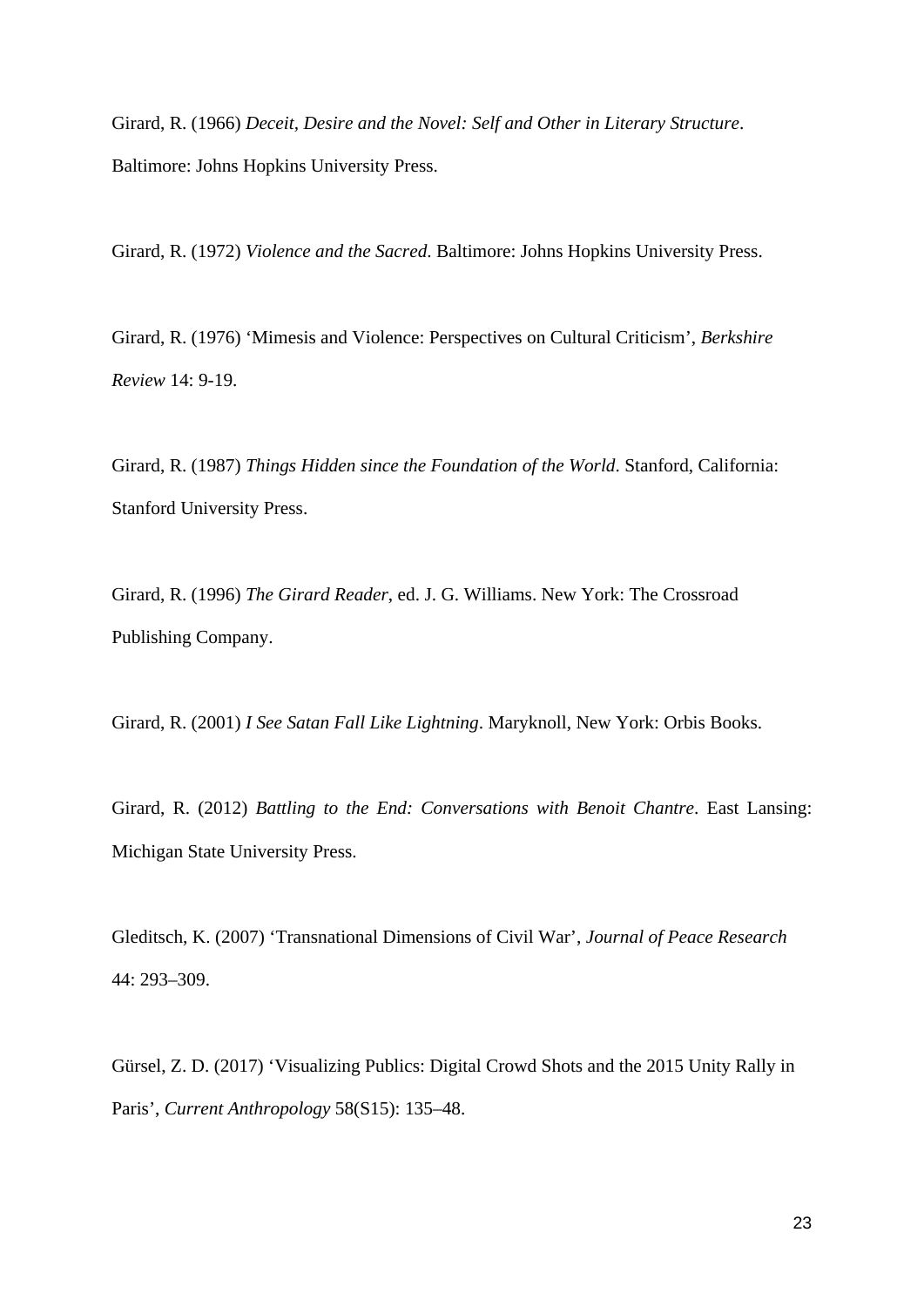Johansson, M. et al. (2018) 'Opening up #jesuisCharlie anatomy of a Twitter discussion with mixed methods', *Journal of Pragmatics* 129: 90–101.

Leys, R. (1993) 'Mead's Voices: Imitation as Foundation, or, the Struggle against Mimesis', *Critical Inquiry* 19(2): 277–307.

Leys R. (2017) *The Ascent of Affect: Genealogy and Critique*. Chicago and London: Chicago University Press.

Merrill, T. (2017) 'Critiques of Girard's Mimetic Theory', in J. Alison and W. Palaver (eds), *The Palgrave Handbook of Mimetic Theory and Religion* (455-461). New York: Palgrave.

Midlarsky, M., Crenshaw, M., and Yoshida, F. (1980) 'Why Violence Spreads: The Contagion of International Terrorism', *International Studies Quarterly* 24(2), 262–98.

O'Gorman, R., and Silke, A., (2015) 'Terrorism as altruism: an evolutionary model for understanding terrorist psychology', in M. Tayor et al. (eds), *Terrorism and Evolutionary Psychology* (pp. 149-163). London and New York: Routledge.

Oughourlian, J.-M. (1991) *The Puppet of Desire: The Psychology of Hysteria, Possession, and Hypnosis*, trans. E. Webb. Stanford, California: Stanford University Press.

Palaver, W. (2013) *René Girard's Mimetic Theory*. East Lansing: Michigan State University Press.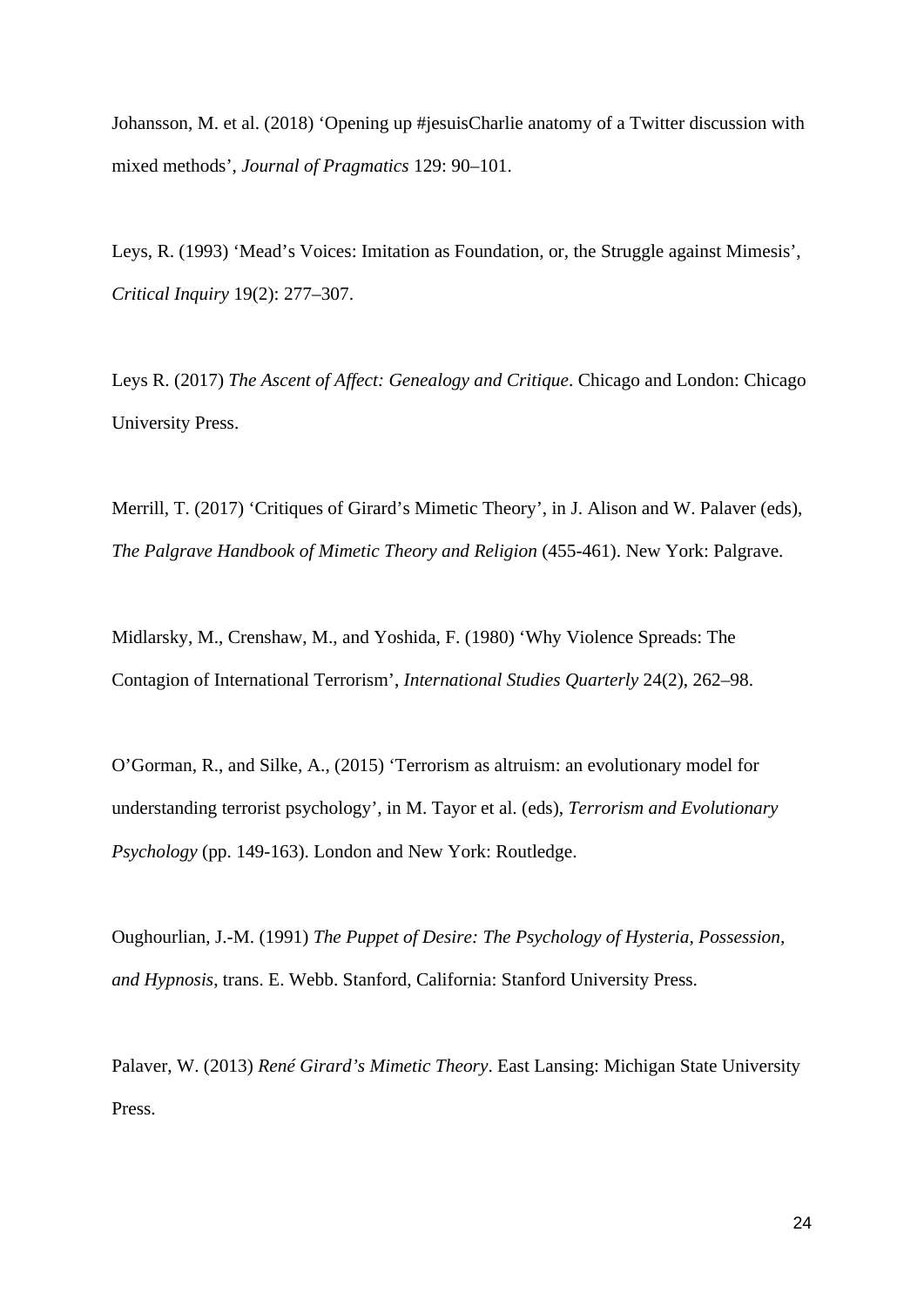Roy, O. (2016) 'France's Oedipal Islamist Complex', *Foreign Policy* 7 January.

Sedgwick, M. (2007) 'Inspiration and the Origins of Global Waves of Terrorism', *Studies in Conflict &* Terrorism 30(2): 97–112.

The Guardian (2015a) 'Paris unity march: which world leaders are really committed to press freedom?', 13 January. Available at: https://www.theguardian.com/world/nginteractive/2015/jan/13/charlie-hebdo-attack-world-leaders-paris-press-freedom.

The Guardian (2015b) 'France under first nationwide state of emergency since 1961', 16 November. Available at: https://www.theguardian.com/world/2015/nov/16/francenationwide-state-of-emergency.

The Independent (2015) 'Paris march: TV wide shots reveal a different perspective on world leaders at largest demonstration in France's history', 12 January. Available at: https://www.independent.co.uk/news/world/europe/paris-march-tv-wide-shots-reveal-adifferent-perspective-on-world-leaders-at-largest-demonstration-9972895.html.

The Telegraph (2015) 'Paris Charlie Hebdo attack: Je Suis Charlie hashtag one of most popular in Twitter history', 9 January. Available at: https://www.telegraph.co.uk/news/worldnews/europe/france/11336879/Paris-Charlie-Hebdoattack-Je-Suis-Charlie-hashtag-one-of-most-popular-in-Twitter-history.html.